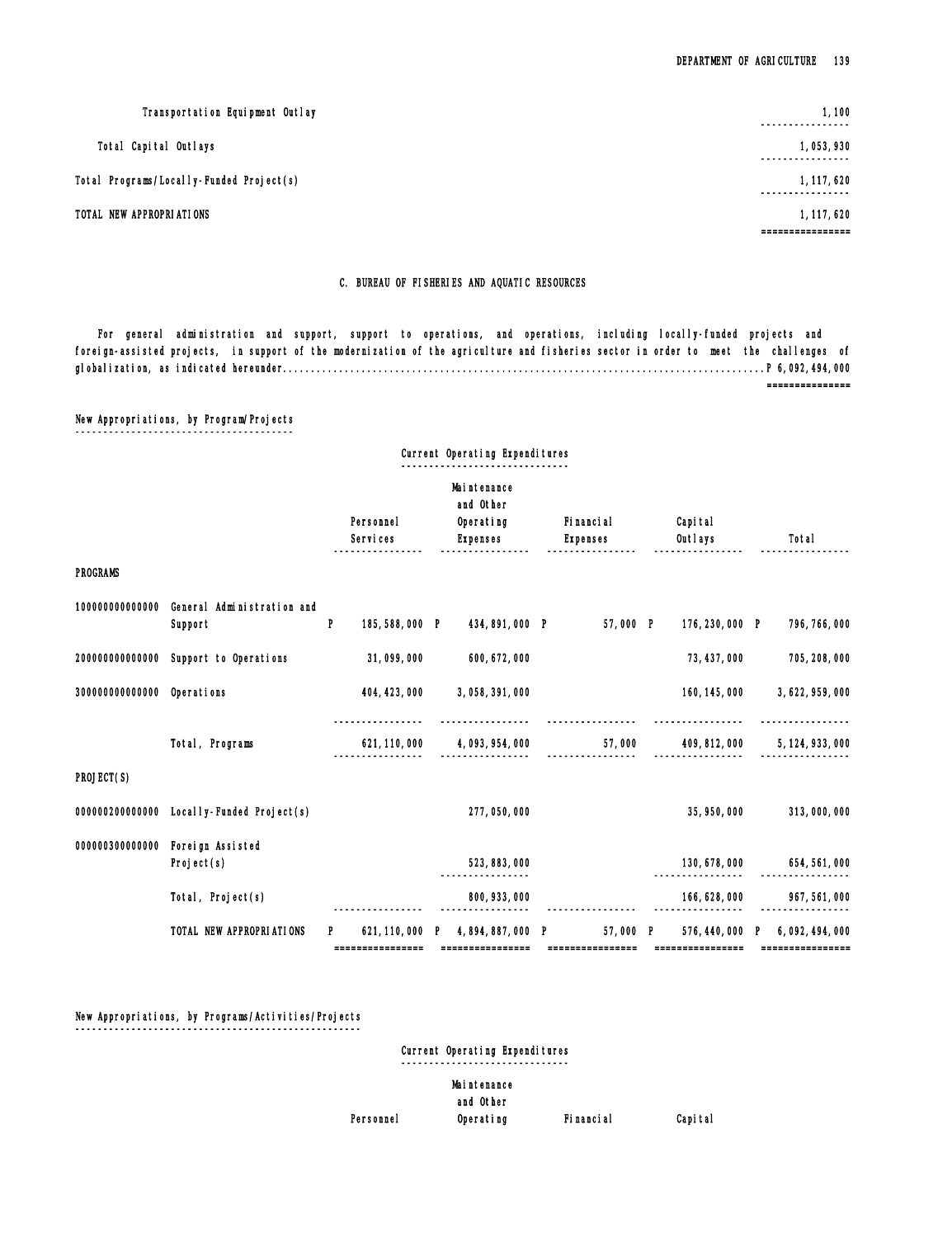|                 |                                                                           | Services     | <b>Expenses</b>                | <b>Expenses</b>                                                         | Outlays         | Total         |
|-----------------|---------------------------------------------------------------------------|--------------|--------------------------------|-------------------------------------------------------------------------|-----------------|---------------|
| 100000000000000 | General Administration<br>and Support                                     |              |                                |                                                                         |                 |               |
| 100000100001000 | General management and<br>supervision                                     | P            |                                | 170, 293, 000 P 434, 891, 000 P 57, 000 P 176, 230, 000 P 781, 471, 000 |                 |               |
|                 | National Capital Region<br>(NCR)                                          | 47, 779, 000 | 117,069,000                    | 30,000                                                                  | 40, 110, 000    | 204, 988, 000 |
|                 | Central Office<br>National<br>Fi sheri es<br>Research and<br>Devel opment | 47, 779, 000 | 88, 157, 000                   | 10,000                                                                  | 38,680,000      | 174, 626, 000 |
|                 | Institute                                                                 |              | 28, 912, 000                   | 20,000                                                                  | 1,430,000       | 30, 362, 000  |
|                 | Region I - Ilocos                                                         | 3,904,000    | 13, 425, 000                   | 20,000                                                                  | 3,850,000       | 21, 199, 000  |
|                 | Regional Office - I                                                       | 3,904,000    | 13, 425, 000                   | 20,000                                                                  | 3,850,000       | 21, 199, 000  |
|                 | Cordi I lera<br>Administrative Region<br>(CAR)                            | 5,984,000    | 20, 055, 000                   |                                                                         | 8, 270, 000     | 34, 309, 000  |
|                 | Regional Office -<br><b>CAR</b>                                           | 5,984,000    | 20, 055, 000                   |                                                                         | 8,270,000       | 34, 309, 000  |
|                 | Region II - Cagayan<br>Valley                                             | 4, 400, 000  | 17, 409, 000<br>-------------- |                                                                         | 2,000 6,460,000 | 28, 271, 000  |
|                 | Regional Office -<br>$\mathbf{H}$                                         | 4, 400, 000  | 17, 409, 000                   | 2,000                                                                   | 6, 460, 000     | 28, 271, 000  |
|                 | Region III - Central<br>Luzon                                             | 10, 191, 000 | 20, 385, 000                   |                                                                         | 2,560,000       | 33, 136, 000  |
|                 | Regional Office -<br>111                                                  | 10, 191, 000 | 20, 385, 000                   |                                                                         | 2,560,000       | 33, 136, 000  |
|                 | Region IVA - CALABARZON                                                   | 13,602,000   | 25, 320, 000                   |                                                                         | 15, 670, 000    | 54, 592, 000  |
|                 | Regional Office -<br><b>IVA</b>                                           | 13, 602, 000 | 25, 320, 000                   |                                                                         | 15, 670, 000    | 54, 592, 000  |
|                 | Region IVB - MIMAROPA                                                     | 6, 438, 000  | 18, 769, 000                   |                                                                         | 6,060,000       | 31, 267, 000  |
|                 | Regional Office -<br><b>IVB</b>                                           | 6, 438, 000  | --------<br>18, 769, 000       |                                                                         | 6,060,000       | 31, 267, 000  |
|                 | Region V - Bicol                                                          | 12, 926, 000 | 33, 696, 000                   | 5,000                                                                   | 6,700,000       | 53, 327, 000  |
|                 | Regional Office - V                                                       | 12, 926, 000 | 33, 696, 000                   | 5,000                                                                   | 6,700,000       | 53, 327, 000  |
|                 | Region VI - Western<br>Vi sayas                                           | 5,288,000    | 18, 306, 000                   |                                                                         | 5,420,000       | 29, 014, 000  |
|                 | Regional Office -<br>VI                                                   | 5,288,000    | 18, 306, 000                   |                                                                         | 5, 420, 000     | 29, 014, 000  |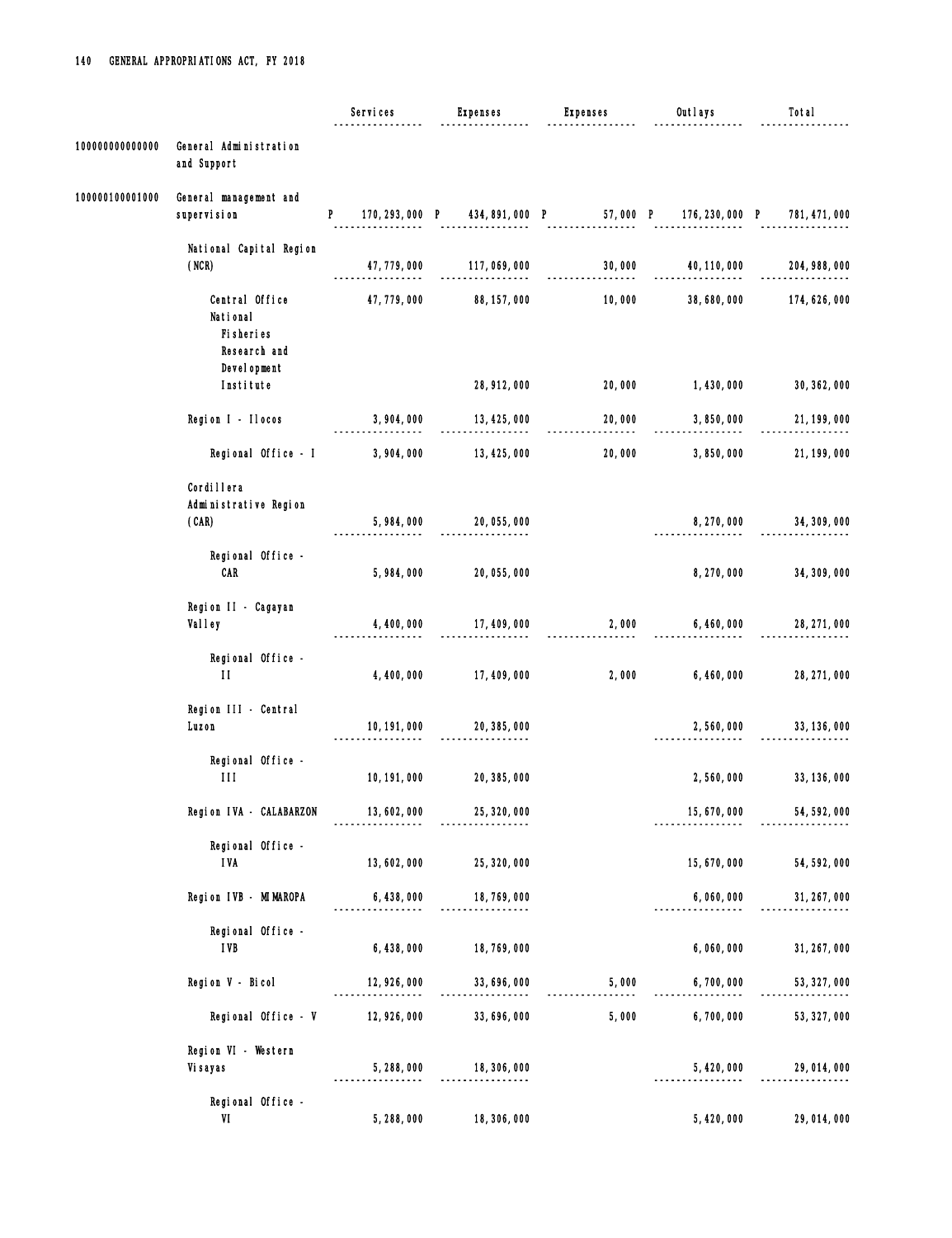|                 | Region VII - Central                         |                                 |                            |                                |              |
|-----------------|----------------------------------------------|---------------------------------|----------------------------|--------------------------------|--------------|
|                 | Vi sayas                                     | 17,587,000                      | 19, 347, 000               | 2,560,000                      | 39, 494, 000 |
|                 | Regional Office -<br>VII                     | 17,587,000                      | 19, 347, 000               | 2,560,000                      | 39, 494, 000 |
|                 | Region VIII - Eastern<br>Vi sayas            | 11, 517, 000                    | 31, 296, 000               | 3,840,000                      | 46, 653, 000 |
|                 | Regional Office -<br>VIII                    | 11,517,000                      | 31, 296, 000               | 3,840,000                      | 46, 653, 000 |
|                 | Region IX - Zamboanga<br>Peni nsul a         | 2, 176, 000                     | 12, 259, 000<br>--------   | 5, 420, 000<br>--------------- | 19,855,000   |
|                 | Regional Office -<br>$\mathsf{I} \mathsf{X}$ | 2, 176, 000                     | 12, 259, 000               | 5, 420, 000                    | 19, 855, 000 |
|                 | Region X - Northern<br>Mi ndanao             | 7,044,000                       | 23, 521, 000<br>.          | 3,990,000                      | 34, 555, 000 |
|                 | Regional Office - X                          | 7,044,000                       | 23, 521, 000               | 3,990,000                      | 34, 555, 000 |
|                 | Region XI - Davao                            | 8,980,000                       | 25, 897, 000<br>---------- | 56, 410, 000                   | 91, 287, 000 |
|                 | Regional Office -<br>XI                      | 8,980,000                       | 25, 897, 000               | 56, 410, 000                   | 91, 287, 000 |
|                 | Region XII -<br>SOCCSKSARGEN                 | 7,950,000                       | 15, 865, 000               | 2,560,000                      | 26, 375, 000 |
|                 | Regional Office -<br>X11                     | 7,950,000                       | 15, 865, 000               | 2,560,000                      | 26, 375, 000 |
|                 | Region XIII - CARAGA                         | 4,527,000                       | 22, 272, 000               | 6,350,000                      | 33, 149, 000 |
|                 | Regional Office -<br>XIII                    | 4,527,000                       | 22, 272, 000               | 6,350,000                      | 33, 149, 000 |
| 100000100002000 | Administration of<br>Personnel Benefits      | 15, 295, 000                    |                            |                                | 15, 295, 000 |
|                 | National Capital Region                      |                                 |                            |                                |              |
|                 | (NCR)                                        | 3, 141, 000<br>---------------- |                            |                                | 3, 141, 000  |
|                 | Central Office                               | 3, 141, 000                     |                            |                                | 3, 141, 000  |
|                 | Region I - Ilocos                            | 7,409,000                       |                            |                                | 7,409,000    |
|                 | Regional Office - I                          | 7, 409, 000                     |                            |                                | 7,409,000    |
|                 | Region II - Cagayan<br>Val I ey              | 73,000                          |                            |                                | 73,000       |
|                 | Regional Office -<br>$\mathbf{H}$            | 73,000                          |                            |                                | 73,000       |
|                 | Region V - Bicol                             | 1,291,000<br>------------       |                            |                                | 1, 291, 000  |
|                 |                                              |                                 |                            |                                |              |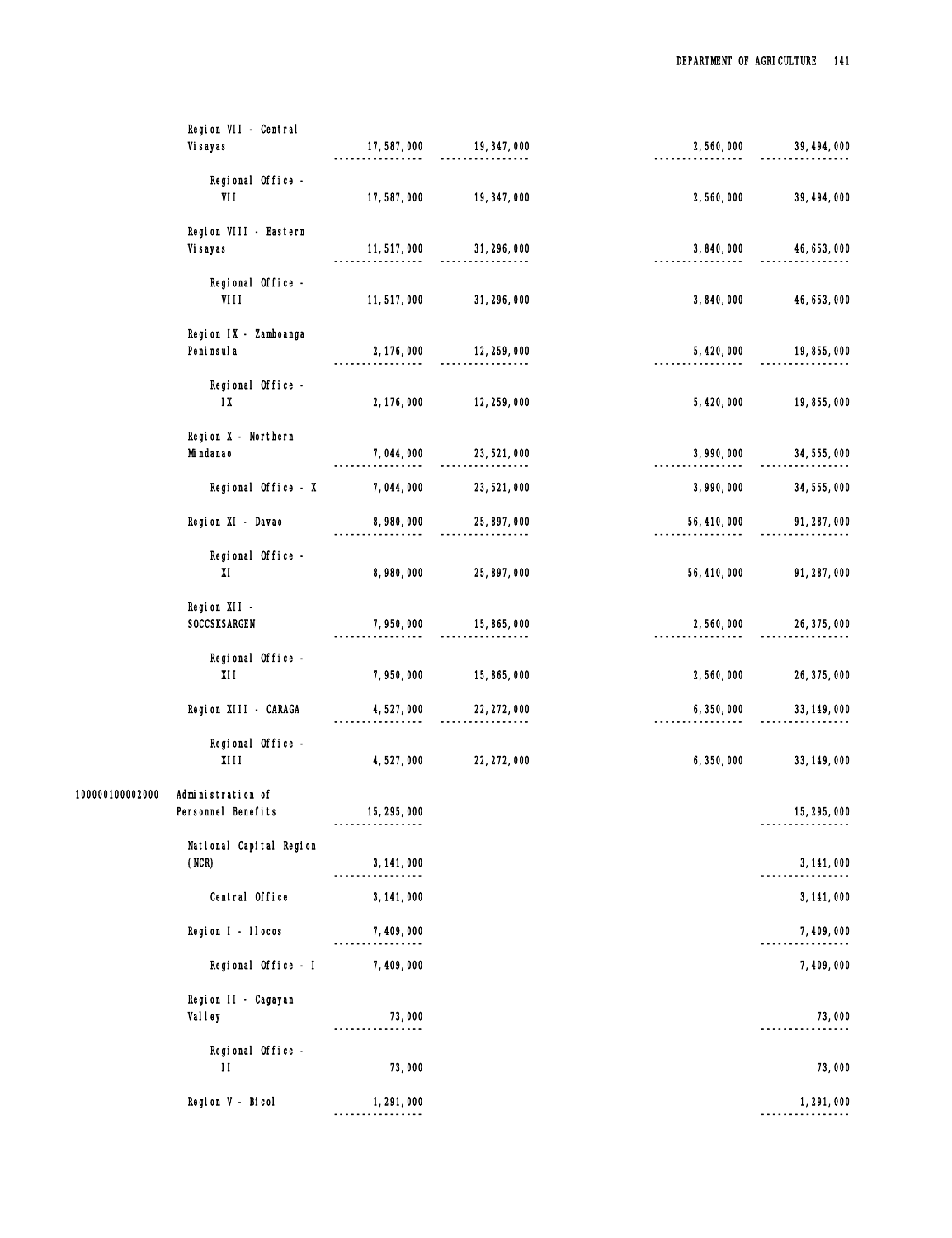|                 | Regional Office - V                                                | 1, 291, 000   |                                                |                    | 1,291,000                  |
|-----------------|--------------------------------------------------------------------|---------------|------------------------------------------------|--------------------|----------------------------|
|                 | Region XI - Davao                                                  | 3,381,000     |                                                |                    | 3,381,000                  |
|                 | Regional Office -<br>XI                                            | 3,381,000     |                                                |                    | 3,381,000                  |
| Support         | Sub-total, General Administration and                              | 185, 588, 000 | 434, 891, 000                                  | 57,000 176,230,000 | 796, 766, 000              |
| 20000000000000  | Support to Operations                                              |               |                                                |                    |                            |
| 200000100001000 | Development of<br>organizational policies,<br>plans and procedures |               | 3, 405, 000 238, 001, 000                      |                    |                            |
|                 | National Capital Region<br>(NCR)                                   |               | 3, 405, 000 152, 246, 000<br>----------------- |                    | 39, 970, 000 195, 621, 000 |
|                 | Central Office<br>National<br>Fi sheri es<br>Research and          | 3, 405, 000   | 149, 061, 000                                  | 39, 970, 000       | 192, 436, 000              |
|                 | Devel opment<br>Institute                                          |               | 3, 185, 000                                    |                    | 3, 185, 000                |
|                 | Region I - Ilocos                                                  |               | 7,380,000<br>----------------                  |                    | 7,380,000                  |
|                 | Regional Office - I                                                |               | 7,380,000                                      |                    | 7,380,000                  |
|                 | Cordi I I era<br>Administrative Region<br>(CAR)                    |               | 3, 430, 000                                    |                    | 3, 430, 000                |
|                 | Regional Office -<br><b>CAR</b>                                    |               | 3, 430, 000                                    |                    | 3, 430, 000                |
|                 | Region II - Cagayan<br>Val I ey                                    |               | 6,548,000                                      |                    | 6,548,000                  |
|                 | Regional Office -<br>$\mathbf{H}$                                  |               | 6,548,000                                      |                    | 6,548,000                  |
|                 | Region III - Central<br>Luzon                                      |               | 3, 477, 000                                    |                    | 3, 477, 000                |
|                 | Regional Office -<br>$\mathbf{H}$                                  |               | 3, 477, 000                                    |                    | 3, 477, 000                |
|                 | Region IVA - CALABARZON                                            |               | 4, 451, 000                                    |                    | 4, 451, 000                |
|                 | Regional Office -<br><b>IVA</b>                                    |               | 4, 451, 000                                    |                    | 4, 451, 000                |
|                 | Region IVB - MIMAROPA                                              |               | 7,883,000                                      |                    | 7,883,000                  |
|                 | Regional Office -<br><b>IVB</b>                                    |               | 7,883,000                                      |                    | 7,883,000                  |
|                 | Region V - Bicol                                                   |               | 4, 428, 000                                    |                    | 4, 428, 000                |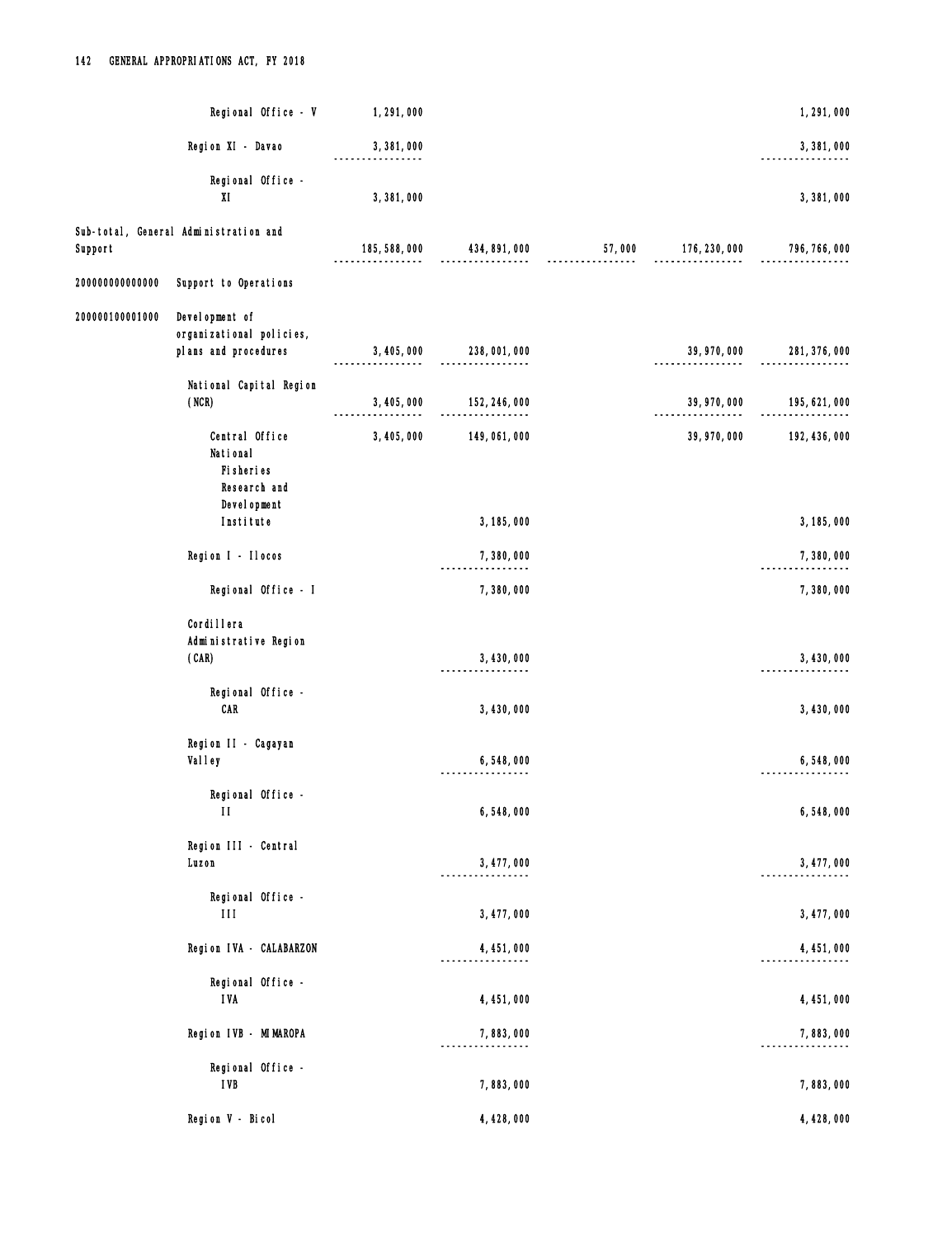|                 |                                              | ----------------           |              | ---------------- |
|-----------------|----------------------------------------------|----------------------------|--------------|------------------|
|                 | Regional Office - V                          | 4, 428, 000                |              | 4, 428, 000      |
|                 | Region VI - Western<br>Vi sayas              | 3,623,000                  |              | 3,623,000        |
|                 | Regional Office -<br>VI                      | 3,623,000                  |              | 3,623,000        |
|                 | Region VII - Central<br>Vi sayas             | 3,600,000                  |              | 3,600,000        |
|                 | Regional Office -<br>VII                     | 3,600,000                  |              | 3,600,000        |
|                 | Region VIII - Eastern<br>Vi sayas            | 6,898,000                  |              | 6,898,000        |
|                 | Regional Office -<br>VIII                    | 6,898,000                  |              | 6,898,000        |
|                 | Region IX - Zamboanga<br>Peni nsul a         | 5,967,000<br>$- - - - - -$ |              | 5, 967, 000      |
|                 | Regional Office -<br>$\mathsf{I} \mathsf{X}$ | 5, 967, 000                |              | 5, 967, 000      |
|                 | Region X - Northern<br>Mi ndanao             | 7,734,000                  |              | 7,734,000        |
|                 | Regional Office - X                          | 7,734,000                  |              | 7,734,000        |
|                 | Region XI - Davao                            | 5,445,000                  |              | 5, 445, 000      |
|                 | Regional Office -<br>XI                      | 5, 445, 000                |              | 5, 445, 000      |
|                 | Region XII -<br>SOCCSKSARGEN                 | 6,380,000                  |              | 6,380,000        |
|                 | Regional Office -<br>XII                     | 6,380,000                  |              | 6,380,000        |
|                 | Region XIII - CARAGA                         | 8,511,000                  |              | 8,511,000        |
|                 | Regional Office -<br>X111                    | 8,511,000                  |              | 8,511,000        |
| 200000100002000 | Research and devel opment                    | 340, 542, 000              | 33, 467, 000 | 374,009,000      |
|                 | National Capital Region<br>(NCR)             | 174, 045, 000              | 33, 467, 000 | 207, 512, 000    |
|                 | Central Office<br>National<br>Fi sheri es    | 91, 485, 000               | 13, 237, 000 | 104, 722, 000    |
|                 | Research and<br>Devel opment<br>Institute    | 82, 560, 000               | 20, 230, 000 | 102, 790, 000    |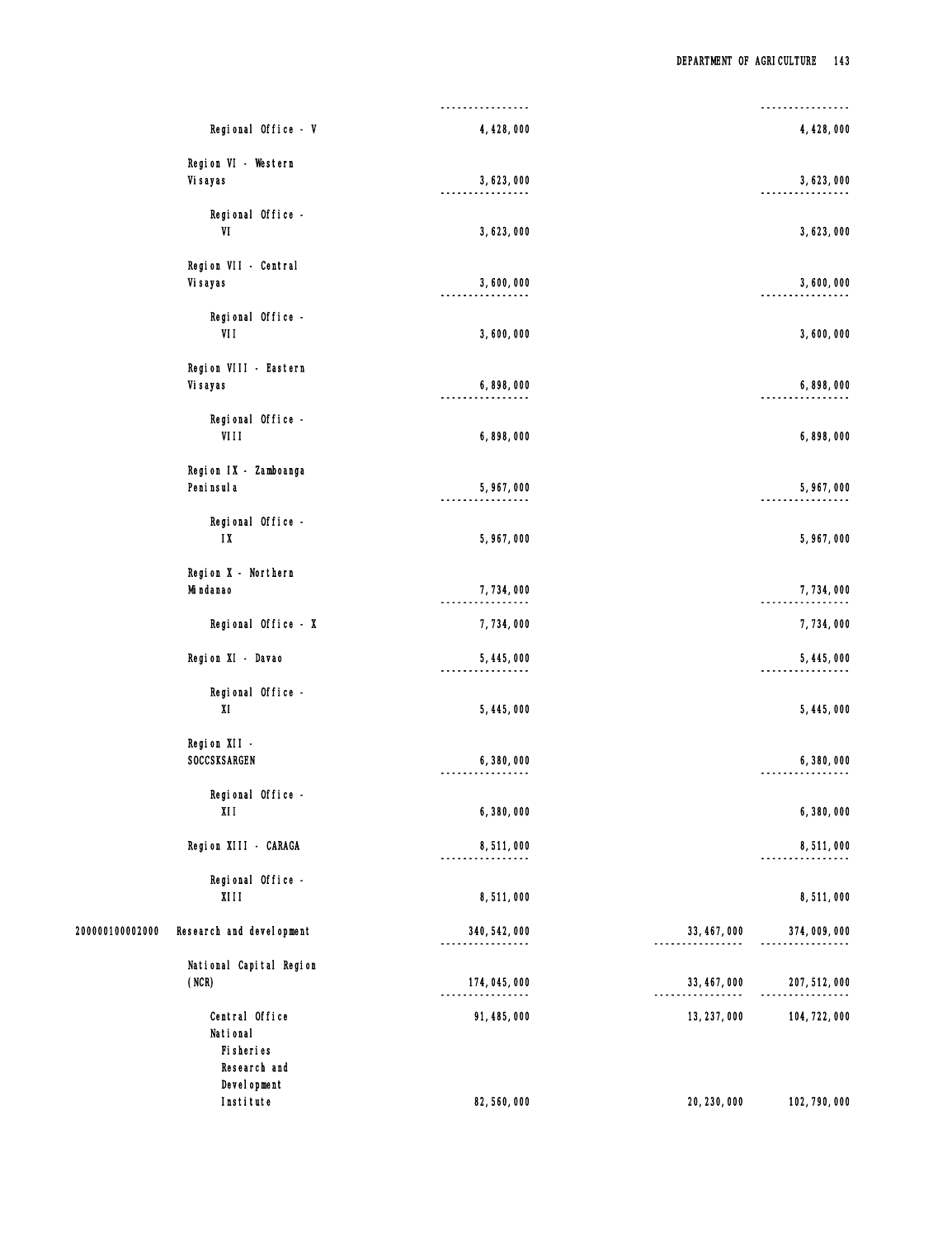|                  | Region I - Ilocos       | 12,819,000<br>-------      | 12,819,000   |
|------------------|-------------------------|----------------------------|--------------|
|                  | Regional Office - I     | 12,819,000                 | 12,819,000   |
| Cordi I I era    |                         |                            |              |
|                  | Administrative Region   |                            |              |
| (CAR)            |                         | 5,935,000                  | 5,935,000    |
|                  | Regional Office -       |                            |              |
| CAR              |                         | 5,935,000                  | 5, 935, 000  |
|                  | Region II - Cagayan     |                            |              |
| <b>Valley</b>    |                         | 11,000,000                 | 11,000,000   |
|                  | Regional Office -       |                            |              |
| $\mathbf{H}$     |                         | 11,000,000                 | 11,000,000   |
|                  |                         |                            |              |
| Luzon            | Region III - Central    | 10, 100, 000               | 10, 100, 000 |
|                  |                         | --------                   |              |
|                  | Regional Office -       |                            |              |
| 111              |                         | 10, 100, 000               | 10, 100, 000 |
|                  | Region IVA - CALABARZON | 15,064,000                 | 15,064,000   |
|                  | Regional Office -       |                            |              |
| <b>IVA</b>       |                         | 15,064,000                 | 15,064,000   |
|                  |                         |                            |              |
|                  | Region IVB - MIMAROPA   | 9,996,000<br>.             | 9,996,000    |
|                  | Regional Office -       |                            |              |
| <b>IVB</b>       |                         | 9,996,000                  | 9,996,000    |
| Region V - Bicol |                         | 15, 369, 000               | 15, 369, 000 |
|                  |                         |                            |              |
|                  | Regional Office - V     | 15, 369, 000               | 15, 369, 000 |
|                  | Region VI - Western     |                            |              |
| Vi sayas         |                         | 17,918,000<br>------------ | 17, 918, 000 |
|                  | Regional Office -       |                            |              |
| VI               |                         | 17,918,000                 | 17,918,000   |
|                  |                         |                            |              |
| Vi sayas         | Region VII - Central    | 12, 861, 000               | 12, 861, 000 |
|                  |                         | -------                    |              |
| VII              | Regional Office -       | 12, 861, 000               | 12,861,000   |
|                  |                         |                            |              |
|                  | Region VIII - Eastern   |                            |              |
| Vi sayas         |                         | 10, 120, 000<br>-------    | 10, 120, 000 |
|                  | Regional Office -       |                            |              |
| VIII             |                         | 10, 120, 000               | 10, 120, 000 |
|                  | Region IX - Zamboanga   |                            |              |
| Peni nsul a      |                         | 8, 126, 000                | 8,126,000    |
|                  |                         | -------                    |              |
| $1\mathrm{X}$    | Regional Office -       | 8, 126, 000                | 8, 126, 000  |
|                  |                         |                            |              |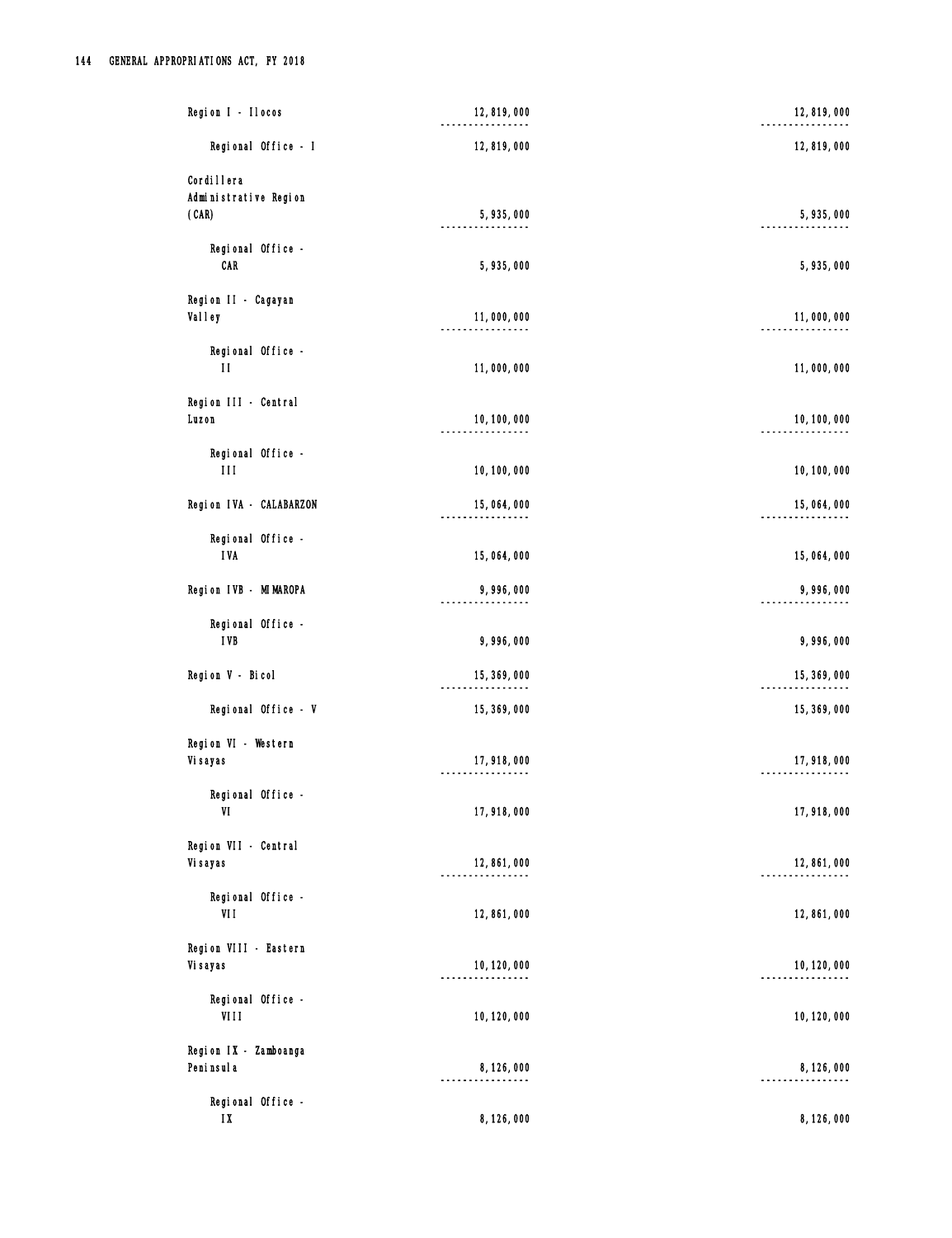| Region X - Northern<br>Mi ndanao                  |              | 7,324,000                   | 7,324,000    |
|---------------------------------------------------|--------------|-----------------------------|--------------|
| Regional Office - X                               |              | 7,324,000                   | 7,324,000    |
| Region XI - Davao                                 |              | 10, 611, 000<br>.           | 10, 611, 000 |
| Regional Office -<br>XI                           |              | 10, 611, 000                | 10, 611, 000 |
| Region XII -<br>SOCCSKSARGEN                      |              | 8,254,000                   | 8, 254, 000  |
| Regional Office -<br>X11                          |              | 8, 254, 000                 | 8, 254, 000  |
| Region XIII - CARAGA                              |              | 11,000,000                  | 11,000,000   |
| Regional Office -<br>X111                         |              | 11,000,000                  | 11,000,000   |
| 200000100003000<br>Legal and advisory<br>services | 27, 694, 000 | 22, 129, 000<br>-------     | 49, 823, 000 |
| National Capital Region<br>(NCR)                  | 27, 694, 000 | 17,803,000                  | 45, 497, 000 |
| Central Office                                    | 27, 694, 000 | 17,803,000                  | 45, 497, 000 |
| Region I - Ilocos                                 |              | 376,000                     | 376,000      |
| Regional Office - I                               |              | 376,000                     | 376,000      |
| Region II - Cagayan<br>Val I ey                   |              | 125,000<br>---------------- | 125,000      |
| Regional Office -<br>$\mathbf{H}$                 |              | 125,000                     | 125,000      |
| Region III - Central<br>Luzon                     |              | 120,000                     | 120,000      |
| Regional Office -<br>$\mathbf{H}$                 |              | 120,000                     | 120,000      |
| Region IVA - CALABARZON                           |              | 200,000<br>-------------    | 200,000      |
| Regional Office -<br><b>IVA</b>                   |              | 200,000                     | 200,000      |
| Region IVB - MIMAROPA                             |              | 1,000,000<br>. <u>.</u>     | 1,000,000    |
| Regional Office -<br><b>IVB</b>                   |              | 1,000,000                   | 1,000,000    |
| Region V - Bicol                                  |              | 321,000                     | 321,000      |
| Regional Office - V                               |              | 321,000                     | 321,000      |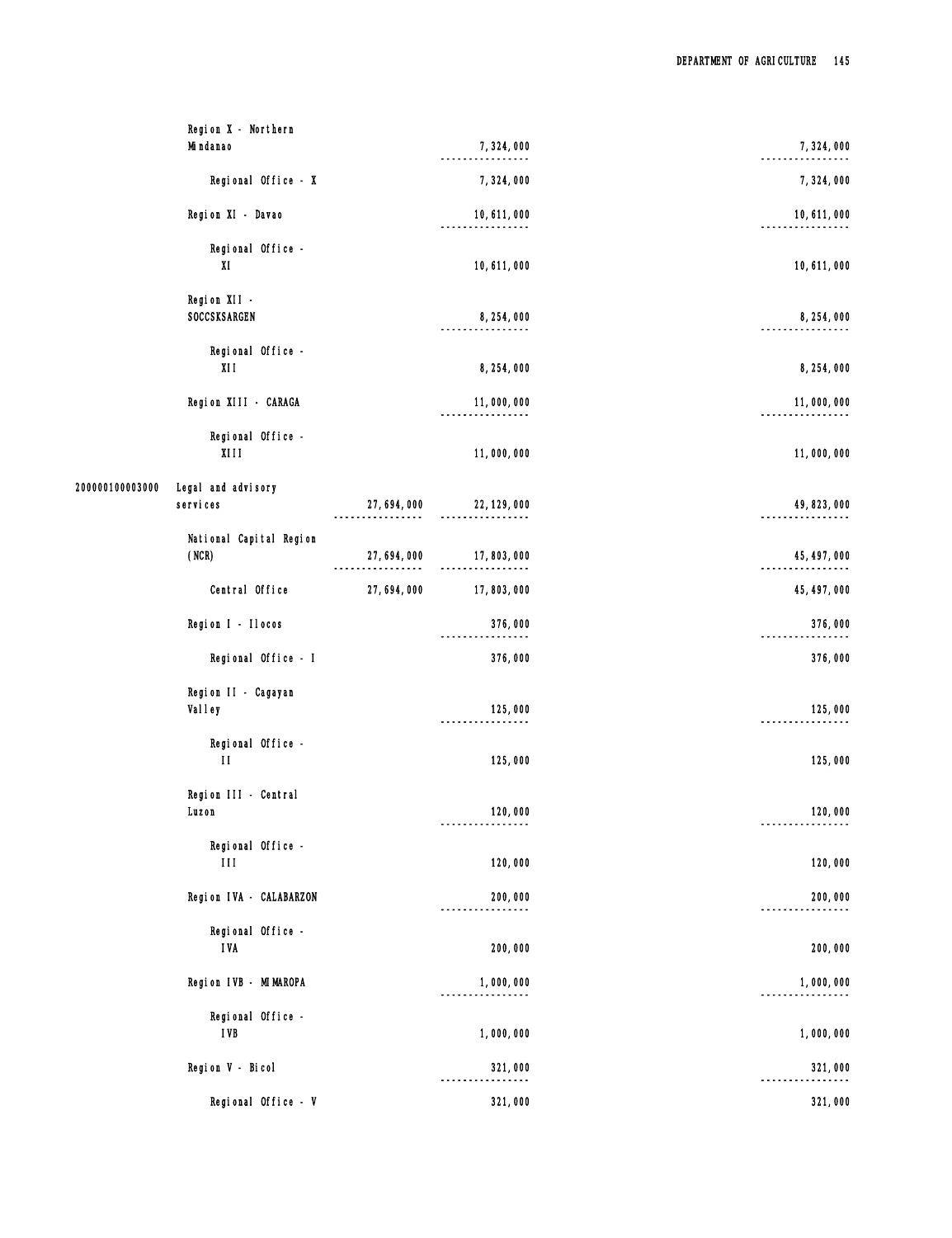|                                  | Region VI - Western<br>Vi sayas                                      |                                 | 529,000                           |               | 529,000                        |
|----------------------------------|----------------------------------------------------------------------|---------------------------------|-----------------------------------|---------------|--------------------------------|
|                                  | Regional Office -<br>VI                                              |                                 | 529,000                           |               | 529,000                        |
|                                  | Region VII - Central<br>Vi sayas                                     |                                 | 100,000                           |               | 100,000                        |
|                                  | Regional Office -<br>VII                                             |                                 | 100,000                           |               | 100,000                        |
|                                  | Region VIII - Eastern<br>Vi sayas                                    |                                 | 212,000<br>-------                |               | 212,000                        |
|                                  | Regional Office -<br>VIII                                            |                                 | 212,000                           |               | 212,000                        |
|                                  | Region IX - Zamboanga<br>Peni nsul a                                 |                                 | 56,000                            |               | 56,000                         |
|                                  | Regional Office -<br>$1X$                                            |                                 | 56,000                            |               | 56,000                         |
|                                  | Region X - Northern<br>Mi ndanao                                     |                                 | 27,000<br>-------<br>-----        |               | 27,000                         |
|                                  | Regional Office - X                                                  |                                 | 27,000                            |               | 27,000                         |
|                                  | Region XI - Davao                                                    |                                 | 450,000<br>-------------          |               | 450,000                        |
|                                  | Regional Office -<br>XI                                              |                                 | 450,000                           |               | 450,000                        |
|                                  | Region XII<br>SOCCSKSARGEN                                           |                                 | 510,000                           |               | 510,000                        |
|                                  | Regional Office -<br>X11                                             |                                 | 510,000                           |               | 510,000                        |
|                                  | Region XIII - CARAGA                                                 |                                 | 300,000                           |               | 300,000                        |
|                                  | Regional Office -<br><b>XIII</b>                                     |                                 | 300,000                           |               | 300,000                        |
| Sub-total, Support to Operations |                                                                      | 31,099,000<br>----------        | 600, 672, 000<br>.                | 73, 437, 000  | 705, 208, 000                  |
| 300000000000000                  | Operations                                                           |                                 |                                   |               |                                |
| 310000000000000                  | 00 : Productivity in<br>Fisheries Sector within<br>ecological limits |                                 |                                   |               |                                |
|                                  | i mproved                                                            |                                 | 404, 423, 000 3, 859, 324, 000    | 326, 773, 000 | 4,590,520,000                  |
| 310100000000000                  | FI SHERI ES DEVELOPMENT<br><b>PROGRAM</b>                            | ---------                       | 103, 631, 000 1, 704, 965, 000    |               | 284, 613, 000 2, 093, 209, 000 |
| 310101000000000                  | CAPTURE FISHERIES<br><b>SUB-PROGRAM</b>                              | 4, 172, 000<br>---------------- | 522, 121, 000<br>---------------- | 54, 170, 000  | 580, 463, 000                  |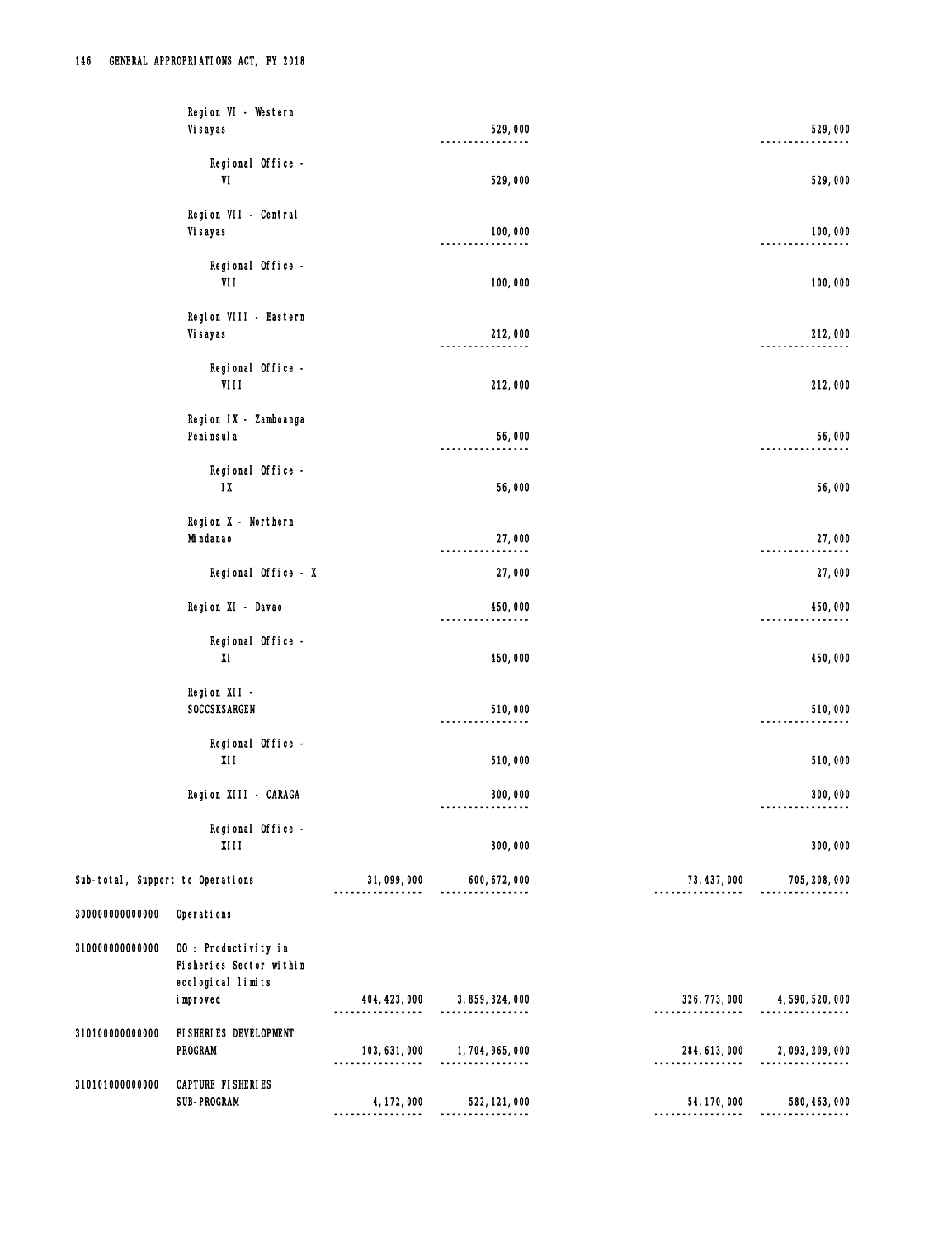# 310101100001000 Fishing

| gear/paraphernal i a              |             |                             |              |               |
|-----------------------------------|-------------|-----------------------------|--------------|---------------|
| di stri buti on                   | 4, 172, 000 | 522, 121, 000               | 54, 170, 000 | 580, 463, 000 |
| National Capital Region           |             |                             |              |               |
| (NCR)                             | 4, 172, 000 | 259, 555, 000<br>---------- | 40, 100, 000 | 303, 827, 000 |
| Central Office                    | 4, 172, 000 | 259, 555, 000               | 40, 100, 000 | 303, 827, 000 |
| Region I - Ilocos                 |             | 11,601,000                  | 4,000,000    | 15,601,000    |
| Regional Office - I               |             | 11,601,000                  | 4,000,000    | 15,601,000    |
| Cordi I lera                      |             |                             |              |               |
| Administrative Region             |             |                             |              |               |
| (CAR)                             |             | 3,901,000                   | 560,000      | 4, 461, 000   |
|                                   |             |                             |              |               |
| Regional Office -                 |             |                             |              |               |
| CAR                               |             | 3,901,000                   | 560,000      | 4, 461, 000   |
| Region II - Cagayan               |             |                             |              |               |
| Valley                            |             | 15, 354, 000                |              | 15, 354, 000  |
|                                   |             |                             |              |               |
| Regional Office -<br>$\mathbf{H}$ |             |                             |              |               |
|                                   |             | 15, 354, 000                |              | 15, 354, 000  |
| Region III - Central              |             |                             |              |               |
| Luzon                             |             | 12, 315, 000                |              | 12, 315, 000  |
|                                   |             |                             |              |               |
| Regional Office -<br>$\mathbf{H}$ |             | 12, 315, 000                |              | 12, 315, 000  |
|                                   |             |                             |              |               |
| Region IVA - CALABARZON           |             | 8,500,000                   | 4, 400, 000  | 12,900,000    |
| Regional Office -                 |             |                             |              |               |
| <b>IVA</b>                        |             | 8,500,000                   | 4, 400, 000  | 12,900,000    |
| Region IVB - MIMAROPA             |             |                             |              |               |
|                                   |             | 27, 851, 000                |              | 27, 851, 000  |
| Regional Office -                 |             |                             |              |               |
| <b>IVB</b>                        |             | 27, 851, 000                |              | 27, 851, 000  |
| Region V - Bicol                  |             | 20, 764, 000                |              | 20, 764, 000  |
|                                   |             |                             |              |               |
| Regional Office - V               |             | 20, 764, 000                |              | 20, 764, 000  |
| Region VI - Western               |             |                             |              |               |
| Vi sayas                          |             | 7,550,000                   |              | 7,550,000     |
|                                   |             |                             |              |               |
| Regional Office -<br>VI           |             | 7,550,000                   |              | 7,550,000     |
|                                   |             |                             |              |               |
| Region VII - Central              |             |                             |              |               |
| Vi sayas                          |             | 39,008,000                  |              | 39,008,000    |
| Regional Office -                 |             |                             |              |               |
| VII                               |             | 39,008,000                  |              | 39,008,000    |
|                                   |             |                             |              |               |
| Region VIII - Eastern<br>Vi sayas |             | 13,590,000                  |              | 13,590,000    |
|                                   |             |                             |              |               |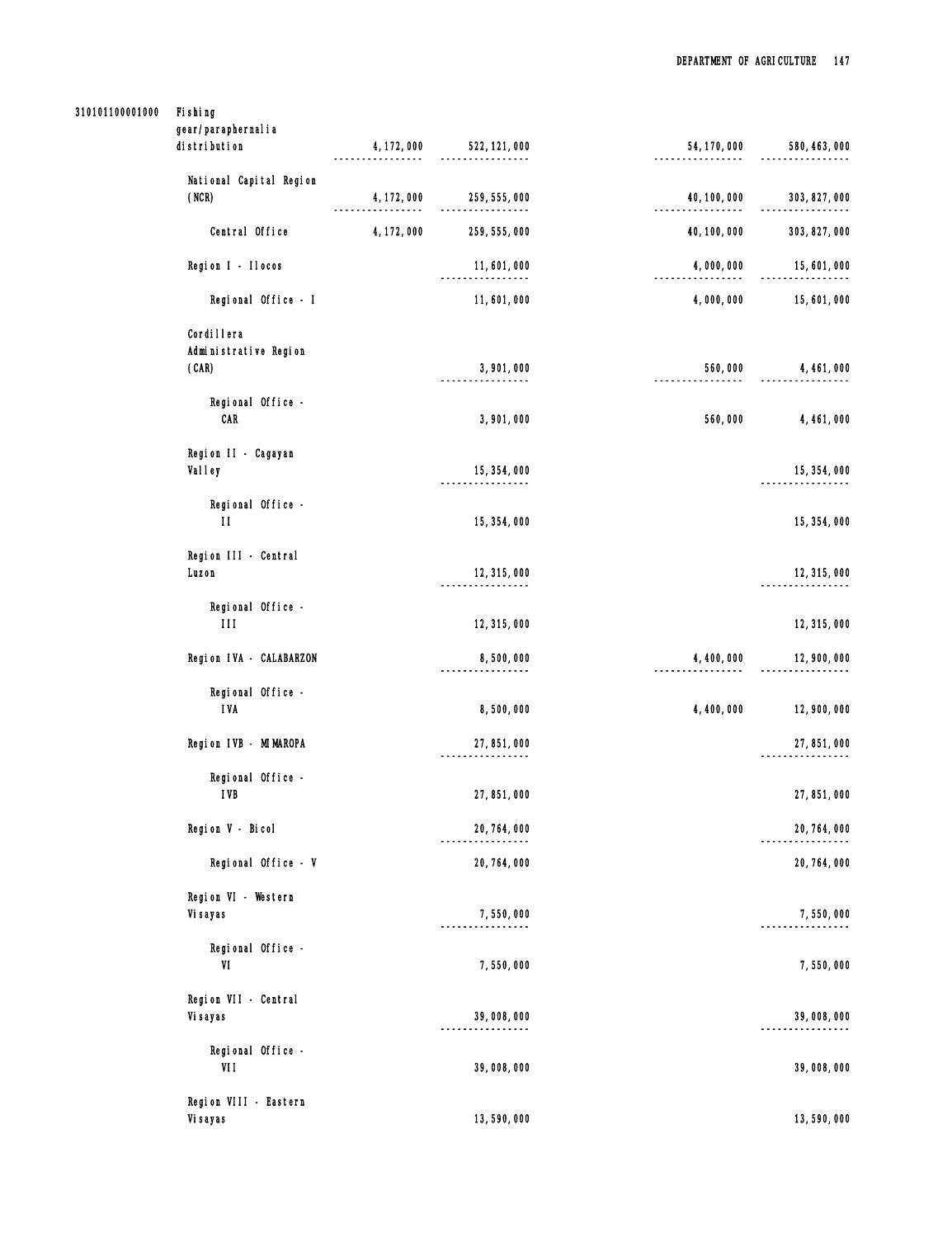|                 | Regional Office -<br>VIII                       |                           | 13,590,000                   |                             | 13,590,000    |
|-----------------|-------------------------------------------------|---------------------------|------------------------------|-----------------------------|---------------|
|                 | Region IX - Zamboanga<br>Peni nsul a            |                           | 19, 649, 000<br>-------      |                             | 19, 649, 000  |
|                 | Regional Office -<br>$\mathsf{I} \mathsf{X}$    |                           | 19, 649, 000                 |                             | 19, 649, 000  |
|                 | Region X - Northern<br>Mi ndanao                |                           | 22, 793, 000<br>-------      |                             | 22, 793, 000  |
|                 | Regional Office - X                             |                           | 22, 793, 000                 |                             | 22, 793, 000  |
|                 | Region XI - Davao                               |                           | 10, 656, 000                 | 5, 110, 000                 | 15, 766, 000  |
|                 | Regional Office -<br>XI                         |                           | 10, 656, 000                 | 5, 110, 000                 | 15, 766, 000  |
|                 | Region XII -<br>SOCCSKSARGEN                    |                           | 31, 637, 000                 |                             | 31, 637, 000  |
|                 | Regional Office -<br>XII                        |                           | 31, 637, 000                 |                             | 31, 637, 000  |
|                 | Region XIII - CARAGA                            |                           | 17, 397, 000<br>----------   |                             | 17, 397, 000  |
|                 | Regional Office -<br><b>XIII</b>                |                           | 17, 397, 000                 |                             | 17, 397, 000  |
| 310102000000000 | AQUACULTURE SUB-PROGRAM                         | 64, 513, 000              | 565, 978, 000<br>----------- | 75, 175, 000<br>----------- | 705, 666, 000 |
| 310102100001000 | Fisheries production and<br>di stri buti on     | 61, 278, 000              | 320, 155, 000                | 2, 450, 000                 | 383, 883, 000 |
|                 | National Capital Region<br>(NCR)                | 22, 731, 000<br>--------- | 68, 569, 000<br>.            | 2, 450, 000                 | 93, 750, 000  |
|                 | Central Office                                  | 22, 731, 000              | 68, 569, 000                 | 2, 450, 000                 | 93, 750, 000  |
|                 | Region I - Ilocos                               | 3, 448, 000               | 14, 821, 000                 |                             | 18, 269, 000  |
|                 | Regional Office - I                             | 3, 448, 000               | 14, 821, 000                 |                             | 18, 269, 000  |
|                 | Cordi I I era<br>Administrative Region<br>(CAR) | 634,000                   | 8,001,000                    |                             | 8,635,000     |
|                 | Regional Office -<br><b>CAR</b>                 | 634,000                   | 8,001,000                    |                             | 8,635,000     |
|                 | Region II - Cagayan<br>Val ley                  | 794,000                   | 12, 231, 000                 |                             | 13,025,000    |
|                 | Regional Office -<br>$\mathbf{H}$               | 794,000                   | 12, 231, 000                 |                             | 13,025,000    |
|                 | Region III - Central<br>Luzon                   | 778,000                   | 22, 815, 000                 |                             | 23, 593, 000  |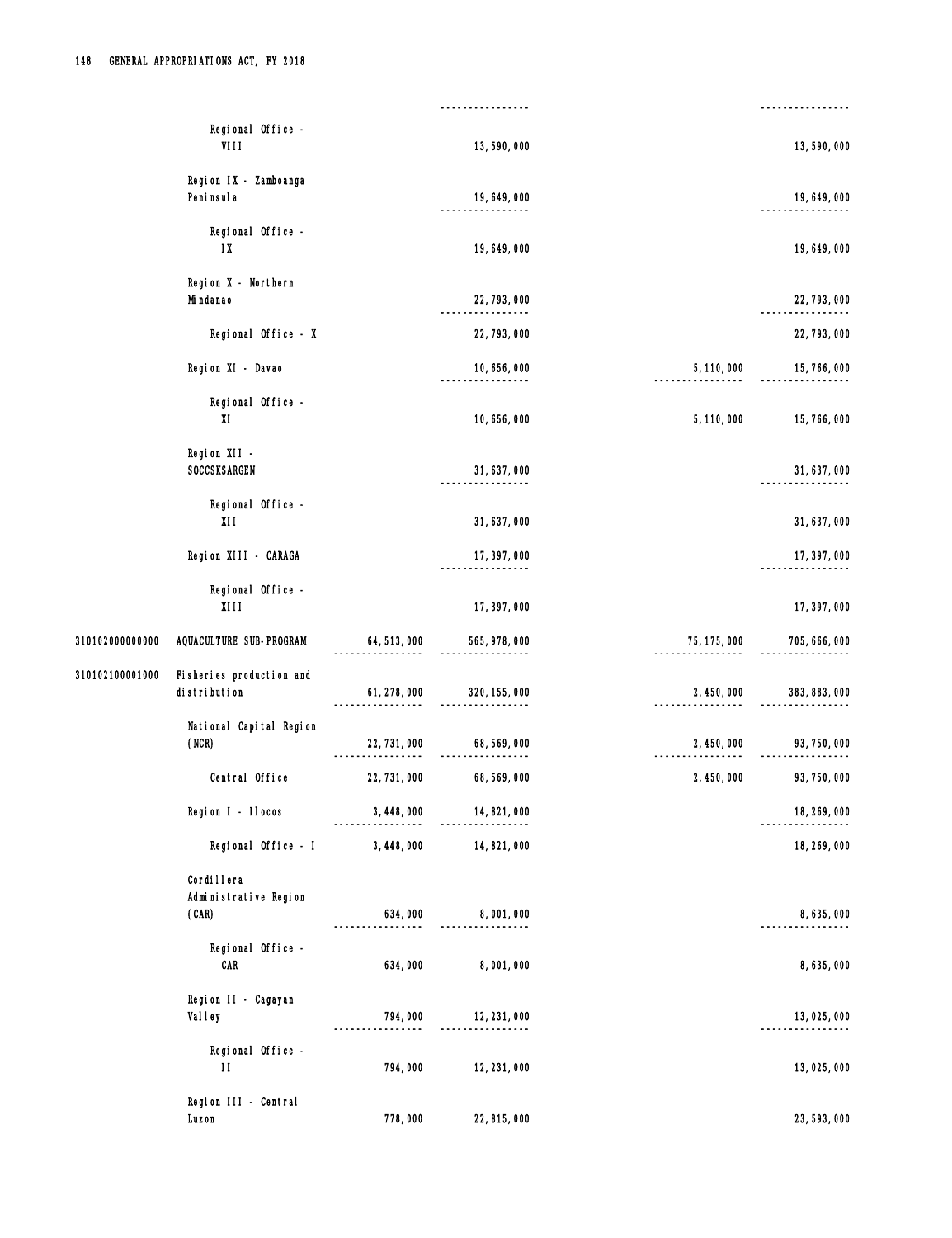| 23, 593, 000 | 22, 815, 000             | 778,000                 | Regional Office -<br>111             |
|--------------|--------------------------|-------------------------|--------------------------------------|
| 9, 462, 000  | 7, 127, 000<br>.         | 2, 335, 000<br>.        | Region IVA - CALABARZON              |
| 9, 462, 000  | 7, 127, 000              | 2, 335, 000             | Regional Office -<br><b>IVA</b>      |
| 22, 531, 000 | 18, 234, 000             | 4, 297, 000             | Region IVB - MIMAROPA                |
| 22, 531, 000 | 18, 234, 000             | 4, 297, 000             | Regional Office -<br><b>IVB</b>      |
| 24, 601, 000 | 21, 736, 000<br>         | 2,865,000               | Region V - Bicol                     |
| 24, 601, 000 | 21, 736, 000             | 2,865,000               | Regional Office - V                  |
| 14, 689, 000 | 13, 453, 000<br>.        | 1, 236, 000<br>-------- | Region VI - Western<br>Vi sayas      |
| 14,689,000   | 13, 453, 000             | 1, 236, 000             | Regional Office -<br>VI              |
| 36, 651, 000 | 28, 475, 000             | 8, 176, 000             | Region VII - Central<br>Vi sayas     |
| 36, 651, 000 | 28, 475, 000             | 8, 176, 000             | Regional Office -<br>VII             |
| 41, 013, 000 | 35, 791, 000             | 5, 222, 000             | Region VIII - Eastern<br>Vi sayas    |
| 41, 013, 000 | 35, 791, 000             | 5, 222, 000             | Regional Office -<br>VIII            |
| 13, 529, 000 | 13,529,000<br>.          |                         | Region IX - Zamboanga<br>Peni nsul a |
| 13,529,000   | 13,529,000               |                         | Regional Office -<br>$1X$            |
| 18, 422, 000 | 13, 701, 000             | 4,721,000               | Region X - Northern<br>Mi ndanao     |
| 18, 422, 000 | 13, 701, 000             | 4,721,000               | Regional Office - X                  |
| 12, 453, 000 | 12, 453, 000<br>-------- |                         | Region XI - Davao                    |
| 12, 453, 000 | 12, 453, 000             |                         | Regional Office -<br>XI              |
| 15, 921, 000 | 14,818,000<br>. <u>.</u> | 1, 103, 000             | Region XII -<br>SOCCSKSARGEN         |
| 15, 921, 000 | 14, 818, 000             | 1, 103, 000             | Regional Office -<br>XII             |
| 17, 339, 000 | 14, 401, 000             | 2,938,000               | Region XIII - CARAGA                 |
|              |                          |                         |                                      |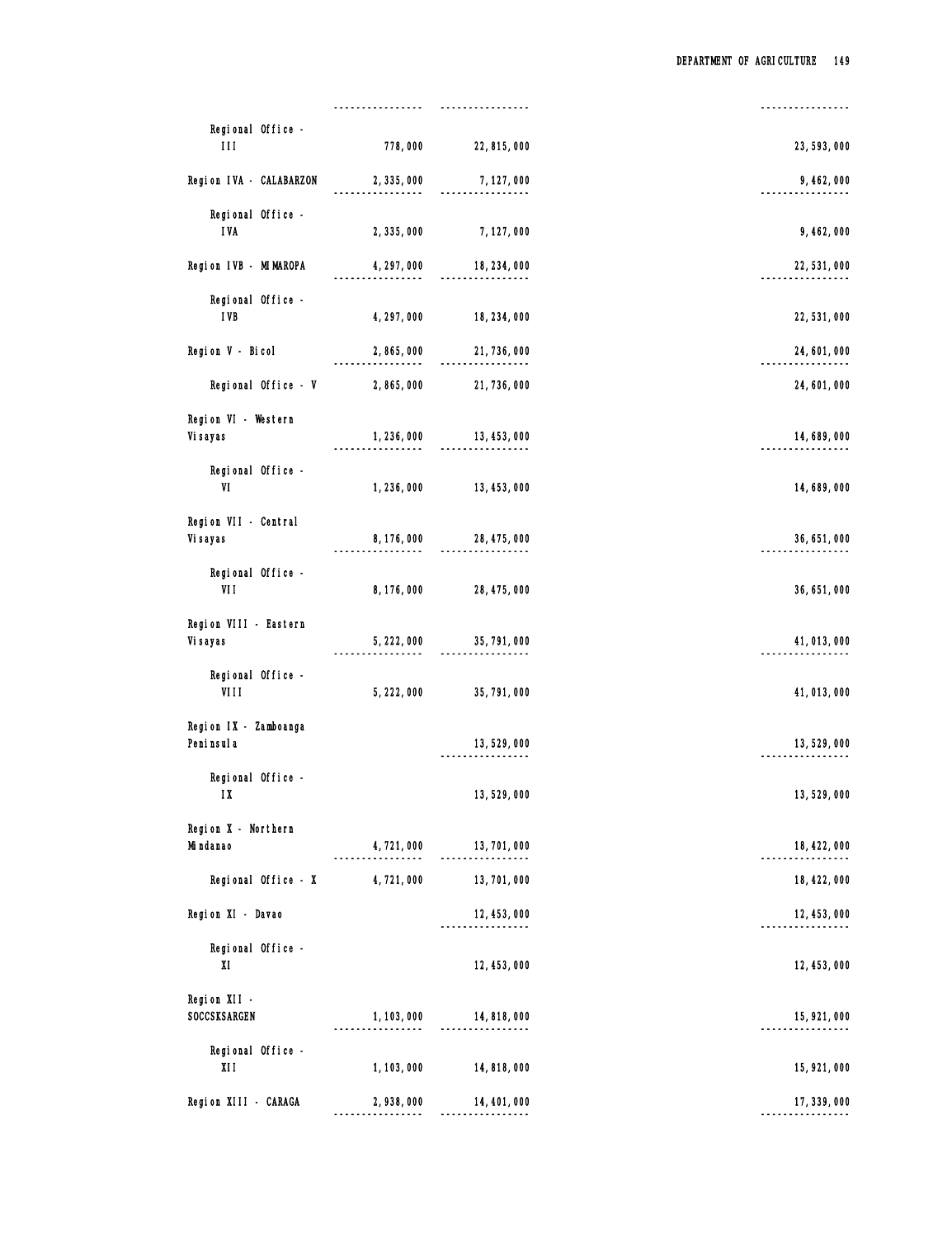|                 | Regional Office -<br>X111                            | 2,938,000              | 14, 401, 000                       |                             | 17, 339, 000  |
|-----------------|------------------------------------------------------|------------------------|------------------------------------|-----------------------------|---------------|
| 310102100002000 | Operation and management<br>of production facilities | 3, 235, 000            | 245, 823, 000                      | 72, 725, 000                | 321, 783, 000 |
|                 | National Capital Region<br>(NCR)                     | 3, 235, 000<br>------- | 109, 943, 000<br>----------------- | 55,000,000<br>------------- | 168, 178, 000 |
|                 | Central Office<br>National<br>Fi sheri es            | 3, 235, 000            | 99, 549, 000                       | 27,000,000                  | 129, 784, 000 |
|                 | Research and<br>Devel opment<br>Institute            |                        | 10, 394, 000                       | 28,000,000                  | 38, 394, 000  |
|                 | Region I - Ilocos                                    |                        | 10, 720, 000                       | 2,800,000                   | 13,520,000    |
|                 | Regional Office - I                                  |                        | 10,720,000                         | 2,800,000                   | 13,520,000    |
|                 | Cordi I I era<br>Administrative Region<br>(CAR)      |                        | 3,900,000                          |                             | 3,900,000     |
|                 | Regional Office -                                    |                        |                                    |                             |               |
|                 | CAR                                                  |                        | 3,900,000                          |                             | 3,900,000     |
|                 | Region II - Cagayan<br><b>Valley</b>                 |                        | 8,620,000                          | 550,000                     | 9, 170, 000   |
|                 | Regional Office -<br>$\mathbf{H}$                    |                        | 8,620,000                          | 550,000                     | 9,170,000     |
|                 | Region III - Central<br>Luzon                        |                        | 5,000,000<br>------------          | 6,700,000                   | 11,700,000    |
|                 | Regional Office -<br>$\mathbf{H}$                    |                        | 5,000,000                          | 6,700,000                   | 11,700,000    |
|                 | Region IVA - CALABARZON                              |                        | 4,756,000<br>.                     |                             | 4,756,000     |
|                 | Regional Office -<br><b>IVA</b>                      |                        | 4,756,000                          |                             | 4,756,000     |
|                 | Region IVB - MIMAROPA                                |                        | 11,600,000                         | 790,000                     | 12, 390, 000  |
|                 | Regional Office -<br><b>IVB</b>                      |                        | 11,600,000                         | 790,000                     | 12, 390, 000  |
|                 | Region V - Bicol                                     |                        | 17,670,000<br>.                    | 6,885,000                   | 24, 555, 000  |
|                 | Regional Office - V                                  |                        | 17,670,000                         | 6,885,000                   | 24, 555, 000  |
|                 | Region VI - Western<br>Vi sayas                      |                        | 3, 922, 000<br>.                   |                             | 3, 922, 000   |
|                 | Regional Office -<br>VI                              |                        | 3, 922, 000                        |                             | 3, 922, 000   |

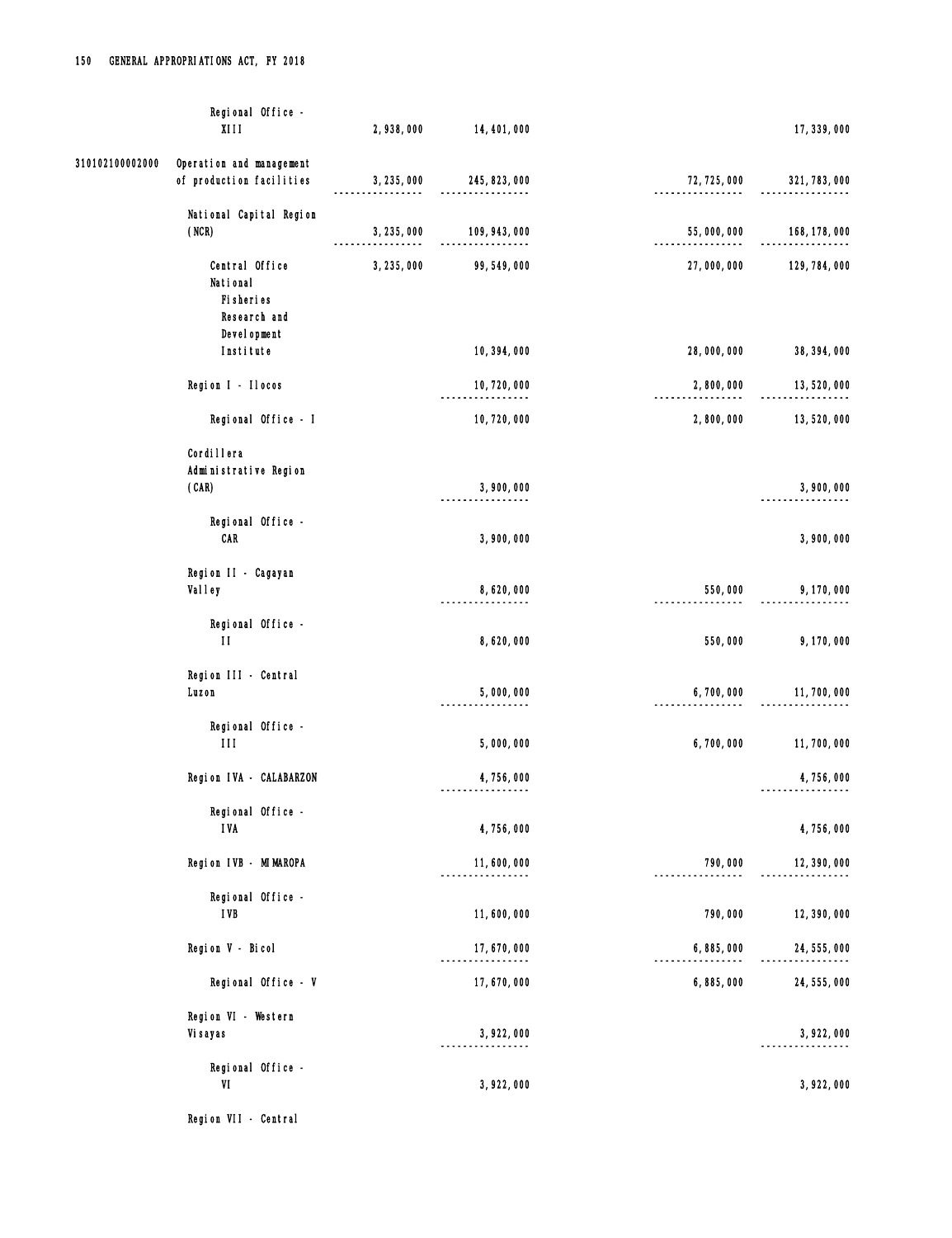|                 | Vi sayas                                       |                          | 15, 175, 000                  |                                  | 15, 175, 000              |
|-----------------|------------------------------------------------|--------------------------|-------------------------------|----------------------------------|---------------------------|
|                 | Regional Office -<br>VII                       |                          | 15, 175, 000                  |                                  | 15, 175, 000              |
|                 | Region VIII - Eastern<br>Vi sayas              |                          | 19, 201, 000<br>. <u>.</u>    |                                  | 19, 201, 000              |
|                 | Regional Office -<br>VIII                      |                          | 19, 201, 000                  |                                  | 19, 201, 000              |
|                 | Region IX - Zamboanga<br>Peni nsul a           |                          | 2,300,000                     |                                  | 2,300,000                 |
|                 | Regional Office -<br>$1X$                      |                          | 2,300,000                     |                                  | 2,300,000                 |
|                 | Region X - Northern<br>Mi ndanao               |                          | 9,000,000                     |                                  | 9,000,000                 |
|                 | Regional Office - X                            |                          | 9,000,000                     |                                  | 9,000,000                 |
|                 | Region XI - Davao                              |                          | 7,656,000                     |                                  | 7,656,000                 |
|                 | Regional Office -<br>XI                        |                          | 7,656,000                     |                                  | 7,656,000                 |
|                 | Region XII -<br>SOCCSKSARGEN                   |                          | 5,500,000                     |                                  | 5,500,000                 |
|                 | Regional Office -<br>XII                       |                          | 5,500,000                     |                                  | 5,500,000                 |
|                 | Region XIII - CARAGA                           |                          | 10,860,000                    |                                  | 10,860,000                |
|                 | Regional Office -<br>X111                      |                          | 10,860,000                    |                                  | 10,860,000                |
| 310103000000000 | POST-HARVEST SUB-PROGRAM                       | ----------------         | 7, 062, 000 46, 764, 000<br>. | 23, 910, 000<br>---------------- | 77, 736, 000              |
| 310103100001000 | Provision of fishery<br>on-farm/post-harvest   |                          |                               |                                  |                           |
|                 | equipment and facilities                       | 7, 062, 000 46, 764, 000 |                               |                                  | 23, 910, 000 77, 736, 000 |
|                 | National Capital Region<br>(NCR)               | 7,062,000                | 11,666,000                    | 18,000,000                       | 36, 728, 000              |
|                 | Central Office                                 | 7,062,000                | 11, 666, 000                  | 18,000,000                       | 36, 728, 000              |
|                 | Region I - Ilocos                              |                          | 2, 220, 000<br>.              |                                  | 2, 220, 000               |
|                 | Regional Office - I                            |                          | 2, 220, 000                   |                                  | 2, 220, 000               |
|                 | Cordi I lera<br>Administrative Region<br>(CAR) |                          | 708,000                       |                                  | 708,000                   |
|                 | Regional Office -<br><b>CAR</b>                |                          | 708,000                       |                                  | 708,000                   |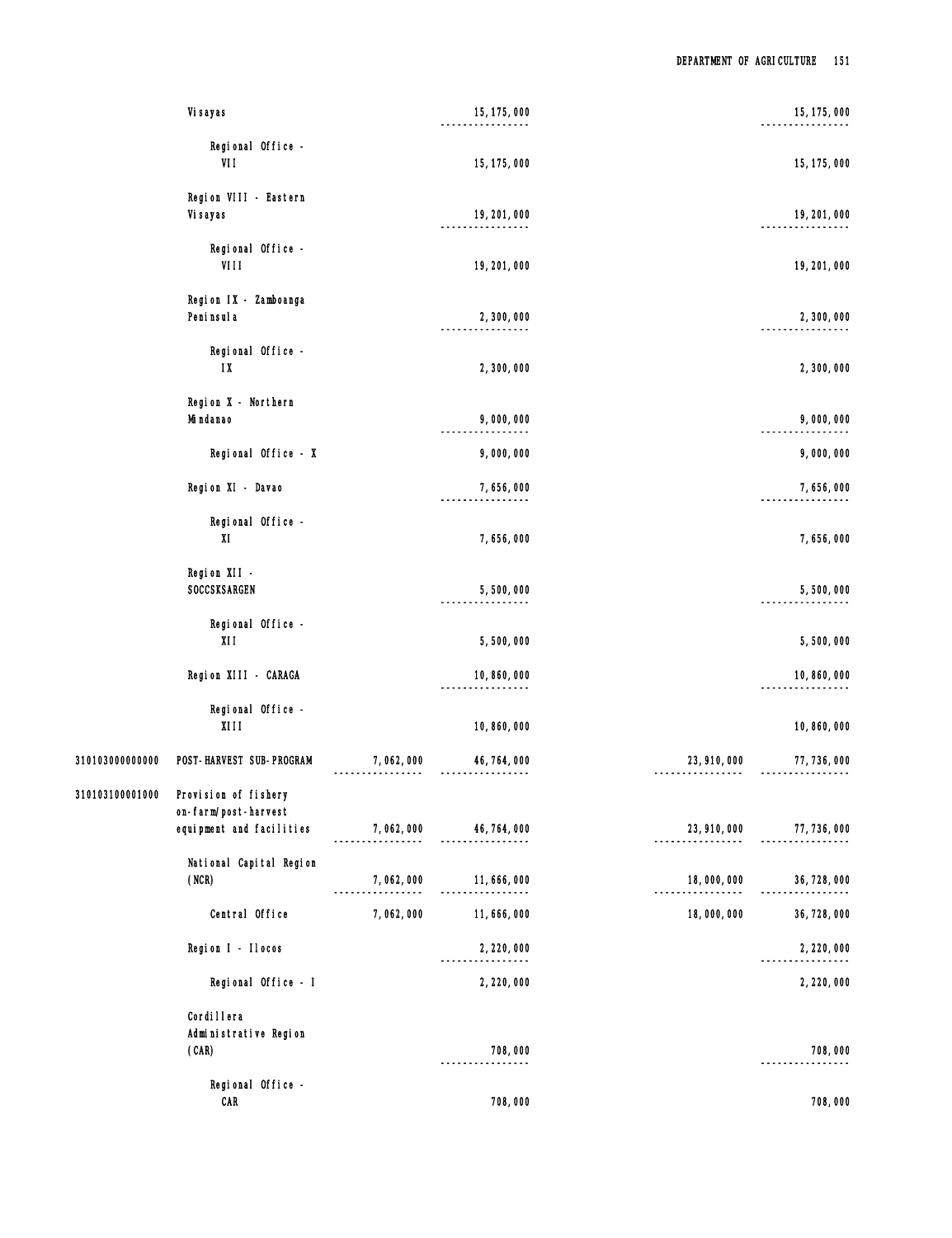| Region II - Cagayan                          |                           |           |           |
|----------------------------------------------|---------------------------|-----------|-----------|
| <b>Valley</b>                                | 670,000                   |           | 670,000   |
| Regional Office -<br>$\mathbf{H}$            | 670,000                   |           | 670,000   |
| Region III - Central<br>Luzon                | 2,850,000                 | 750,000   | 3,600,000 |
| Regional Office -<br>111                     | 2,850,000                 | 750,000   | 3,600,000 |
| Region IVA - CALABARZON                      | 395,000                   | 210,000   | 605,000   |
| Regional Office -<br><b>IVA</b>              | 395,000                   | 210,000   | 605,000   |
| Region IVB - MIMAROPA                        | 1,400,000                 |           | 1,400,000 |
| Regional Office -<br><b>IVB</b>              | 1,400,000                 |           | 1,400,000 |
| Region V - Bicol                             | 7,500,000<br>. <u>.</u>   |           | 7,500,000 |
| Regional Office - V                          | 7,500,000                 |           | 7,500,000 |
| Region VI - Western<br>Vi sayas              | 3,795,000<br>------------ |           | 3,795,000 |
| Regional Office -<br>VI                      | 3,795,000                 |           | 3,795,000 |
| Region VII - Central<br>Vi sayas             | 2,616,000                 |           | 2,616,000 |
| Regional Office -<br>VII                     | 2,616,000                 |           | 2,616,000 |
| Region VIII - Eastern<br>Vi sayas            | 2,500,000                 |           | 2,500,000 |
| Regional Office -<br>VIII                    | 2,500,000                 |           | 2,500,000 |
| Region IX - Zamboanga<br>Peni nsul a         | 1,609,000<br>.            | 3,000,000 | 4,609,000 |
| Regional Office -<br>$\mathsf{I} \mathsf{X}$ | 1,609,000                 | 3,000,000 | 4,609,000 |
| Region X - Northern<br>Mi ndanao             | 1,975,000                 | 1,060,000 | 3,035,000 |
| Regional Office - X                          | 1,975,000                 | 1,060,000 | 3,035,000 |
| Region XI - Davao                            | 920,000                   | 25,000    | 945,000   |
| Regional Office -<br>XI                      | 920,000                   | 25,000    | 945,000   |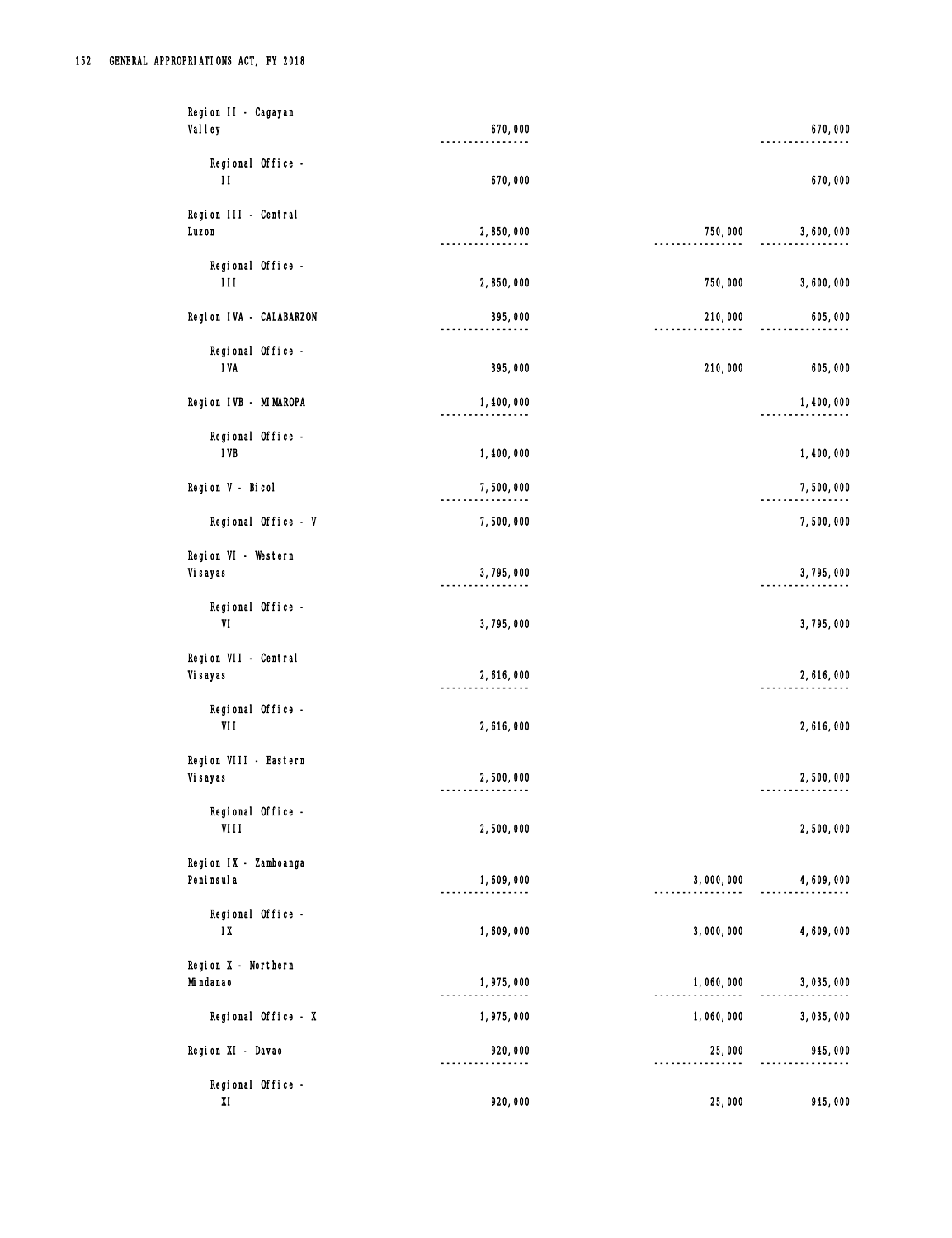|                 | Region XII -                                   |                              |                                  |         |              |
|-----------------|------------------------------------------------|------------------------------|----------------------------------|---------|--------------|
|                 | SOCCSKSARGEN                                   |                              | 3,770,000                        | 865,000 | 4, 635, 000  |
|                 | Regional Office -                              |                              |                                  |         |              |
|                 | XII                                            |                              | 3,770,000                        | 865,000 | 4,635,000    |
|                 | Region XIII - CARAGA                           |                              | 2, 170, 000<br>--------          |         | 2, 170, 000  |
|                 | Regional Office -<br><b>XIII</b>               |                              | 2, 170, 000                      |         | 2, 170, 000  |
| 310104000000000 | <b>MARKET DEVELOPMENT</b><br>SUB-PROGRAM       |                              | 27,884,000 48,932,000            |         | 76, 816, 000 |
| 310104100001000 | Market devel opment<br>services                | 27, 884, 000                 | 48, 932, 000                     |         | 76, 816, 000 |
|                 | National Capital Region<br>(NCR)               | 5,070,000                    | 35, 757, 000<br>---------------- |         | 40, 827, 000 |
|                 | Central Office<br>National<br>Fi sheri es      | 5,070,000                    | 35, 657, 000                     |         | 40, 727, 000 |
|                 | Research and<br>Devel opment<br>Institute      |                              | 100,000                          |         | 100,000      |
|                 | Region I - Ilocos                              | 2,066,000                    | 1,559,000                        |         | 3,625,000    |
|                 | Regional Office - I                            | 2,066,000                    | 1,559,000                        |         | 3,625,000    |
|                 | Cordi I lera<br>Administrative Region<br>(CAR) | 1, 277, 000<br>------------- | 820,000                          |         | 2,097,000    |
|                 | Regional Office -<br>CAR                       | 1, 277, 000                  | 820,000                          |         | 2,097,000    |
|                 | Region II - Cagayan<br>Valley                  | 2,572,000                    | 578,000                          |         | 3, 150, 000  |
|                 | Regional Office -<br>$\mathbf{H}$              | 2,572,000                    | 578,000                          |         | 3, 150, 000  |
|                 | Region III - Central<br>Luzon                  | 606,000                      | 815,000                          |         | 1, 421, 000  |
|                 | Regional Office -<br>$\mathbf{H}$              | 606,000                      | 815,000                          |         | 1,421,000    |
|                 | Region IVA - CALABARZON                        | 2,031,000                    | 865,000                          |         | 2,896,000    |
|                 | Regional Office -<br><b>IVA</b>                | 2,031,000                    | 865,000                          |         | 2,896,000    |
|                 | Region IVB - MIMAROPA                          | 946,000                      | 578,000                          |         | 1,524,000    |
|                 | Regional Office -<br><b>IVB</b>                | 946,000                      | 578,000                          |         | 1,524,000    |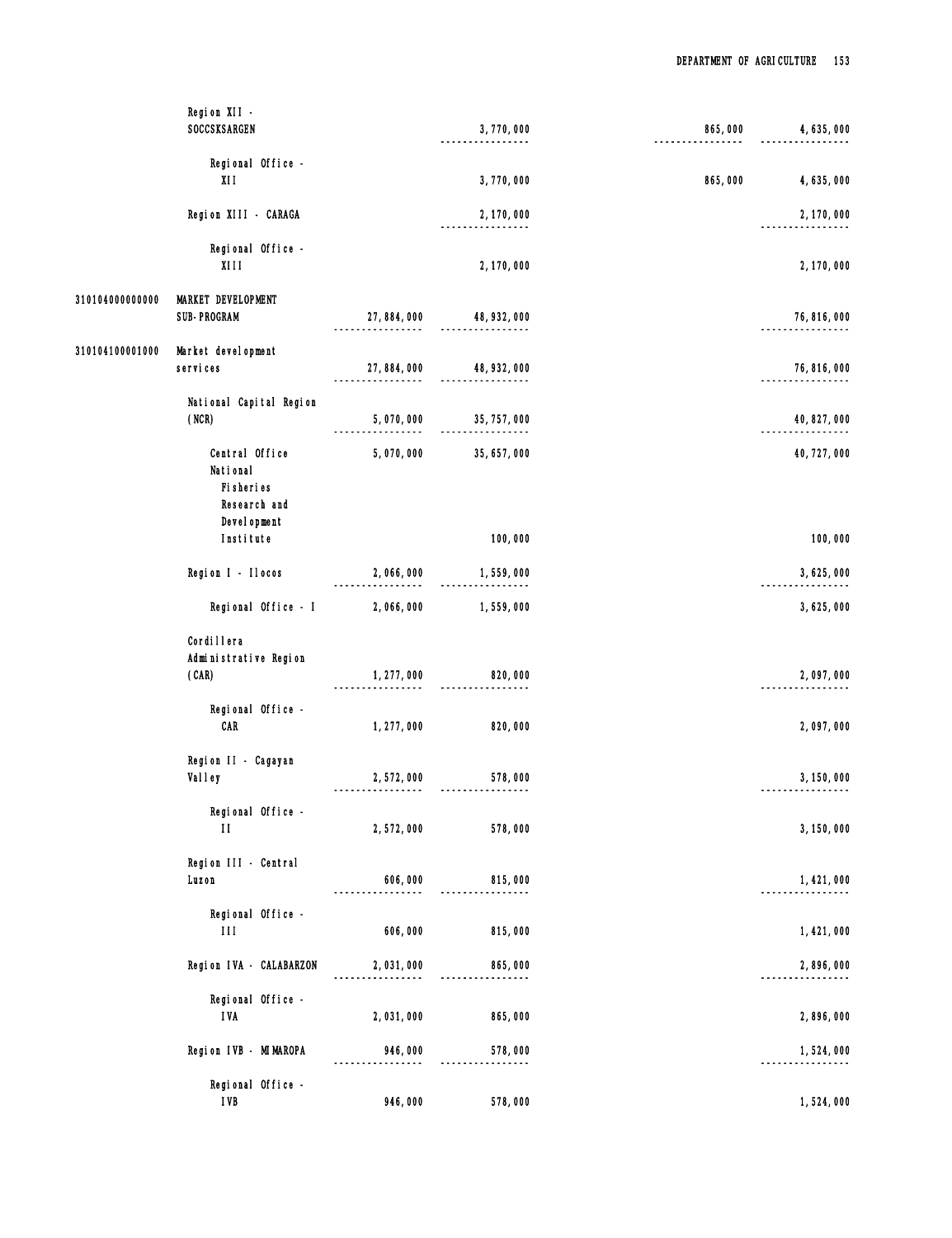|                             | Region V - Bicol                                                      | 593,000               | 996,000                         |                               | 1,589,000     |
|-----------------------------|-----------------------------------------------------------------------|-----------------------|---------------------------------|-------------------------------|---------------|
|                             | Regional Office - V                                                   | 593,000               | 996,000                         |                               | 1,589,000     |
|                             | Region VI - Western                                                   |                       |                                 |                               |               |
|                             | Vi sayas                                                              | 1, 474, 000           | 530,000                         |                               | 2,004,000     |
|                             | Regional Office -<br>VI                                               | 1, 474, 000           | 530,000                         |                               | 2,004,000     |
|                             | Region VII - Central<br>Vi sayas                                      | 1,857,000             | 1,016,000                       |                               | 2,873,000     |
|                             | Regional Office -<br>VII                                              | 1,857,000             | 1,016,000                       |                               | 2,873,000     |
|                             | Region VIII - Eastern<br>Vi sayas                                     | 2,556,000             | 838,000                         |                               | 3, 394, 000   |
|                             | Regional Office -<br>VIII                                             | 2,556,000             | 838,000                         |                               | 3, 394, 000   |
|                             | Region IX - Zamboanga<br>Peni nsul a                                  | 2, 277, 000           | 670,000                         |                               | 2, 947, 000   |
|                             | Regional Office -<br>1X                                               | 2, 277, 000           | 670,000                         |                               | 2,947,000     |
|                             | Region X - Northern<br>Mi ndanao                                      | 1,830,000<br>-------- | 1, 220, 000<br>---------------- |                               | 3,050,000     |
|                             | Regional Office - X                                                   | 1,830,000             | 1,220,000                       |                               | 3,050,000     |
|                             | Region XI - Davao                                                     | 593,000               | 774,000                         |                               | 1,367,000     |
|                             | Regional Office -<br>XI                                               | 593,000               | 774,000                         |                               | 1,367,000     |
|                             | Region XII -<br>SOCCSKSARGEN                                          | 2, 136, 000           | 1, 104, 000<br>---------------- |                               | 3, 240, 000   |
|                             | Regional Office -<br>X11                                              | 2, 136, 000           | 1, 104, 000                     |                               | 3, 240, 000   |
|                             | Region XIII - CARAGA                                                  |                       | 812,000                         |                               | 812,000       |
|                             | Regional Office -<br><b>XIII</b>                                      |                       | 812,000                         |                               | 812,000       |
| 310105000000000             | LOCALLY-FUNDED AND<br><b>FOREI GN-ASSI STED</b><br><b>SUB-PROGRAM</b> |                       | 521, 170, 000<br>-------------  | 131, 358, 000<br>. <u>.</u> . | 652, 528, 000 |
| Projects                    |                                                                       |                       |                                 |                               |               |
| Local I y-Funded Project(s) |                                                                       |                       |                                 |                               |               |
| 310105200001000             | Special Area for<br>Agricultural Development<br>Program               |                       | 260,000,000                     | 10,000,000                    | 270,000,000   |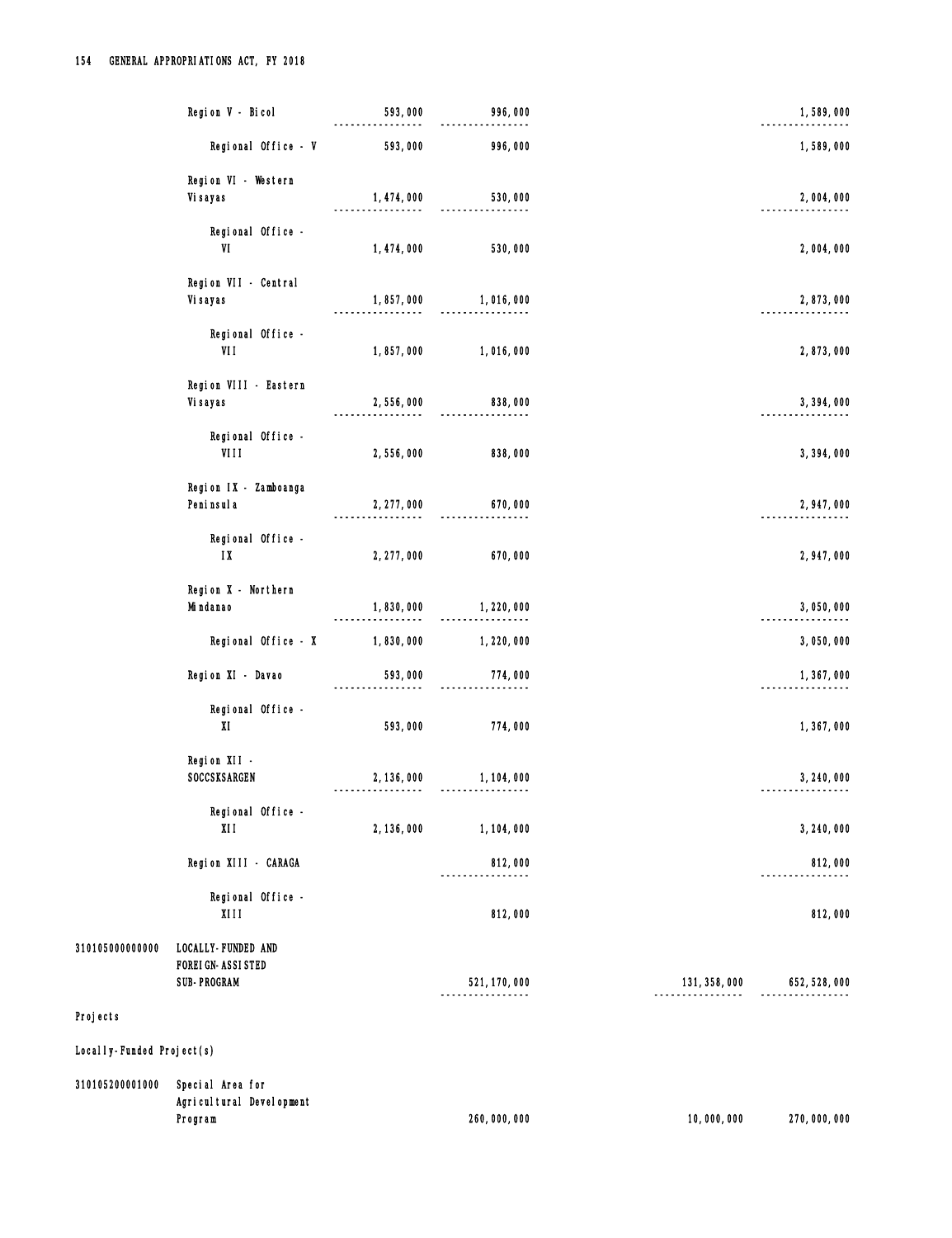|                 |                                                                   | ----------------          |                            |            |
|-----------------|-------------------------------------------------------------------|---------------------------|----------------------------|------------|
|                 | National Capital Region<br>(NCR)                                  | 22,000,000                | 2,000,000                  | 24,000,000 |
|                 | Central Office                                                    | 22,000,000                | 2,000,000                  | 24,000,000 |
|                 | Cordi I I era<br>Administrative Region<br>(CAR)                   | 11,000,000<br>.           | 1,000,000<br>----------    | 12,000,000 |
|                 | Regional Office -<br>CAR                                          | 11,000,000                | 1,000,000                  | 12,000,000 |
|                 | Region V - Bicol                                                  | 45,000,000                |                            | 45,000,000 |
|                 | Regional Office - V                                               | 45,000,000                |                            | 45,000,000 |
|                 | Region VII - Central<br>Vi sayas                                  | 26,000,000                | 1,000,000                  | 27,000,000 |
|                 | Regional Office -<br>VII                                          | 26,000,000                | 1,000,000                  | 27,000,000 |
|                 | Region VIII - Eastern<br>Vi sayas                                 | 78,000,000                | 3,000,000                  | 81,000,000 |
|                 | Regional Office -<br>VIII                                         | 78,000,000                | 3,000,000                  | 81,000,000 |
|                 | Region IX - Zamboanga<br>Peni nsul a                              | 11,000,000                | 1,000,000                  | 12,000,000 |
|                 | Regional Office -<br>1X                                           | 11,000,000                | 1,000,000                  | 12,000,000 |
|                 | Region X - Northern<br>Mi ndanao                                  | 15,000,000                |                            | 15,000,000 |
|                 | Regional Office - X                                               | 15,000,000                |                            | 15,000,000 |
|                 | Region XI - Davao                                                 | 15,000,000<br>--------    |                            | 15,000,000 |
|                 | Regional Office -<br>XI                                           | 15,000,000                |                            | 15,000,000 |
|                 | Region XII -<br>SOCCSKSARGEN                                      | 37,000,000                | 2,000,000                  | 39,000,000 |
|                 | Regional Office -<br>XII                                          | 37,000,000                | 2,000,000                  | 39,000,000 |
| 310105200002000 | Establishment and<br>Operation of Aklan<br>Provincial Fresh Water |                           |                            |            |
|                 | Tilapia Hatchery                                                  | 1,550,000<br>.            | 3, 450, 000                | 5,000,000  |
|                 | Region VI - Western<br>Vi sayas                                   | 1,550,000<br>------------ | 3, 450, 000<br>----------- | 5,000,000  |
|                 | Regional Office -                                                 |                           |                            |            |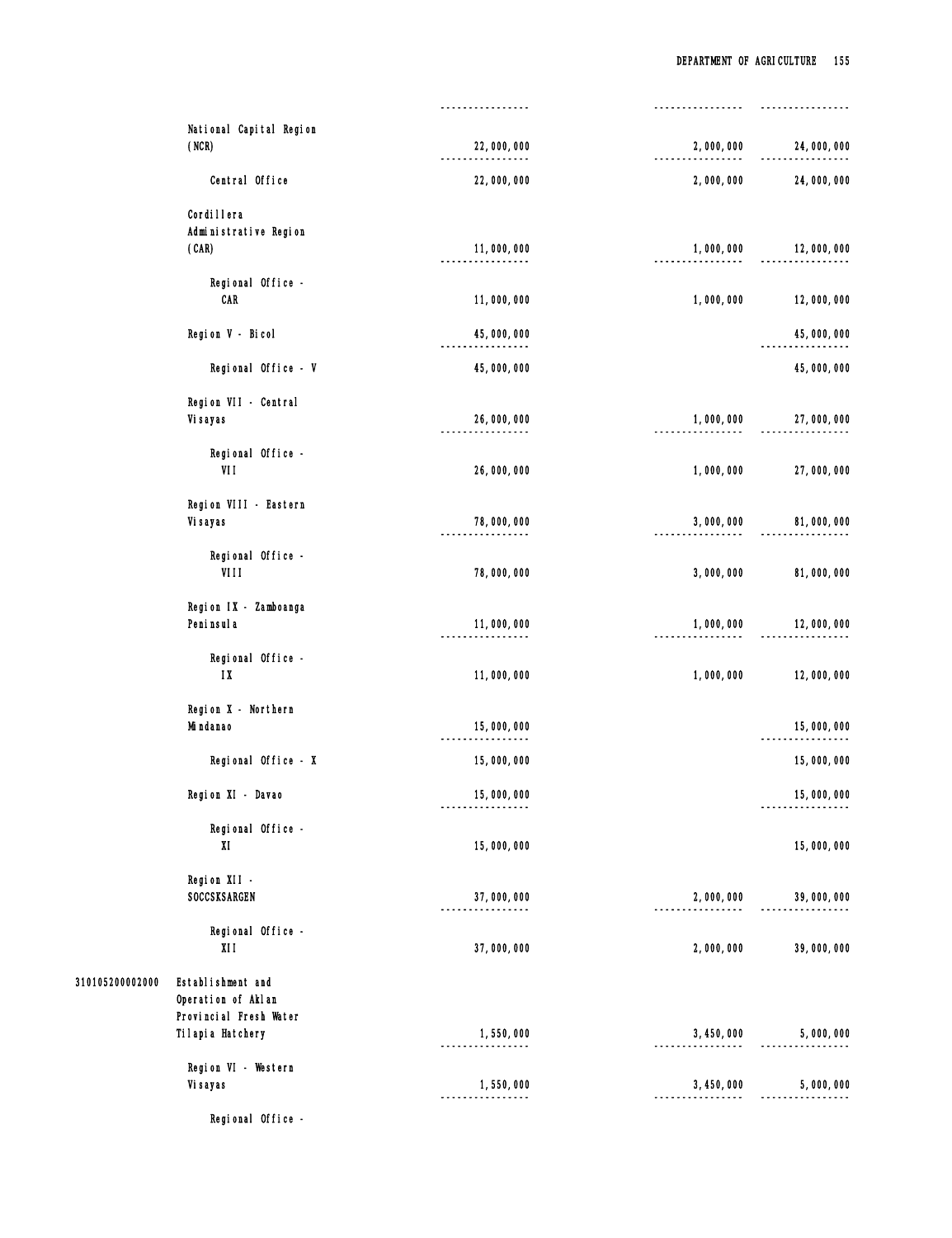|                             | $\ensuremath{\mathsf{VI}}\xspace$                                  | 1,550,000                                           | 3, 450, 000                 | 5,000,000     |
|-----------------------------|--------------------------------------------------------------------|-----------------------------------------------------|-----------------------------|---------------|
| 310105200003000             | Establishment of<br>Community Fish Landing<br>with Cold Storage in |                                                     |                             |               |
|                             | Pal anan, I sabel a                                                |                                                     | 3,000,000                   | 3,000,000     |
|                             | Region II - Cagayan<br>Val I ey                                    |                                                     | 3,000,000                   | 3,000,000     |
|                             | Regional Office -<br>$\mathbf{H}$                                  |                                                     | 3,000,000                   | 3,000,000     |
| 310105200004000             | Establishment of<br>Community Fish Landing<br>with Cold Storage in |                                                     |                             |               |
|                             | Dingal an, Aurora                                                  |                                                     | 3,000,000                   | 3,000,000     |
|                             | Region III - Central<br>Luzon                                      |                                                     | 3,000,000                   | 3,000,000     |
|                             | Regional Office -<br>$\mathbf{H}$                                  |                                                     | 3,000,000                   | 3,000,000     |
| 310105200005000             | Establishment of<br>Community Fish Landing                         |                                                     |                             |               |
|                             | with Cold Storage in<br>Atimonan, Quezon                           |                                                     | 3,000,000                   | 3,000,000     |
|                             | Region IVA - CALABARZON                                            |                                                     | 3,000,000<br>-------------- | 3,000,000     |
|                             | Regional Office -<br><b>IVA</b>                                    |                                                     | 3,000,000                   | 3,000,000     |
| 310105200006000             | Establishment of<br>Community Fish Landing                         |                                                     |                             |               |
|                             | with Cold Storage in<br>Guiuan, Eastern Samar                      |                                                     | 3,000,000                   | 3,000,000     |
|                             | Region VIII - Eastern<br>Vi sayas                                  |                                                     | 3,000,000                   | 3,000,000     |
|                             | Regional Office -<br>VIII                                          |                                                     | 3,000,000                   | 3,000,000     |
|                             | Sub-total, Locally-Funded Project(s)                               | 261, 550, 000                                       | 25, 450, 000                | 287,000,000   |
| Foreign-Assisted Project(s) |                                                                    |                                                     |                             |               |
| 310105300001000             | Fisheries, Coastal<br>Resources and Livel i hood                   |                                                     |                             |               |
|                             | Project (FishCORAL)                                                | 259, 620, 000<br>. <u>_ _ _ _ _ _ _ _ _ _ _ _</u> _ | 105, 908, 000<br>.          | 365, 528, 000 |
|                             | National Capital Region<br>(NCR)                                   | 259, 620, 000<br>.                                  | 105, 908, 000               | 365, 528, 000 |
|                             | Central Office                                                     | 259, 620, 000                                       | 105, 908, 000               | 365, 528, 000 |
|                             | Sub-total, Foreign-Assisted Project(s)                             | 259, 620, 000<br>----------------                   | 105, 908, 000               | 365, 528, 000 |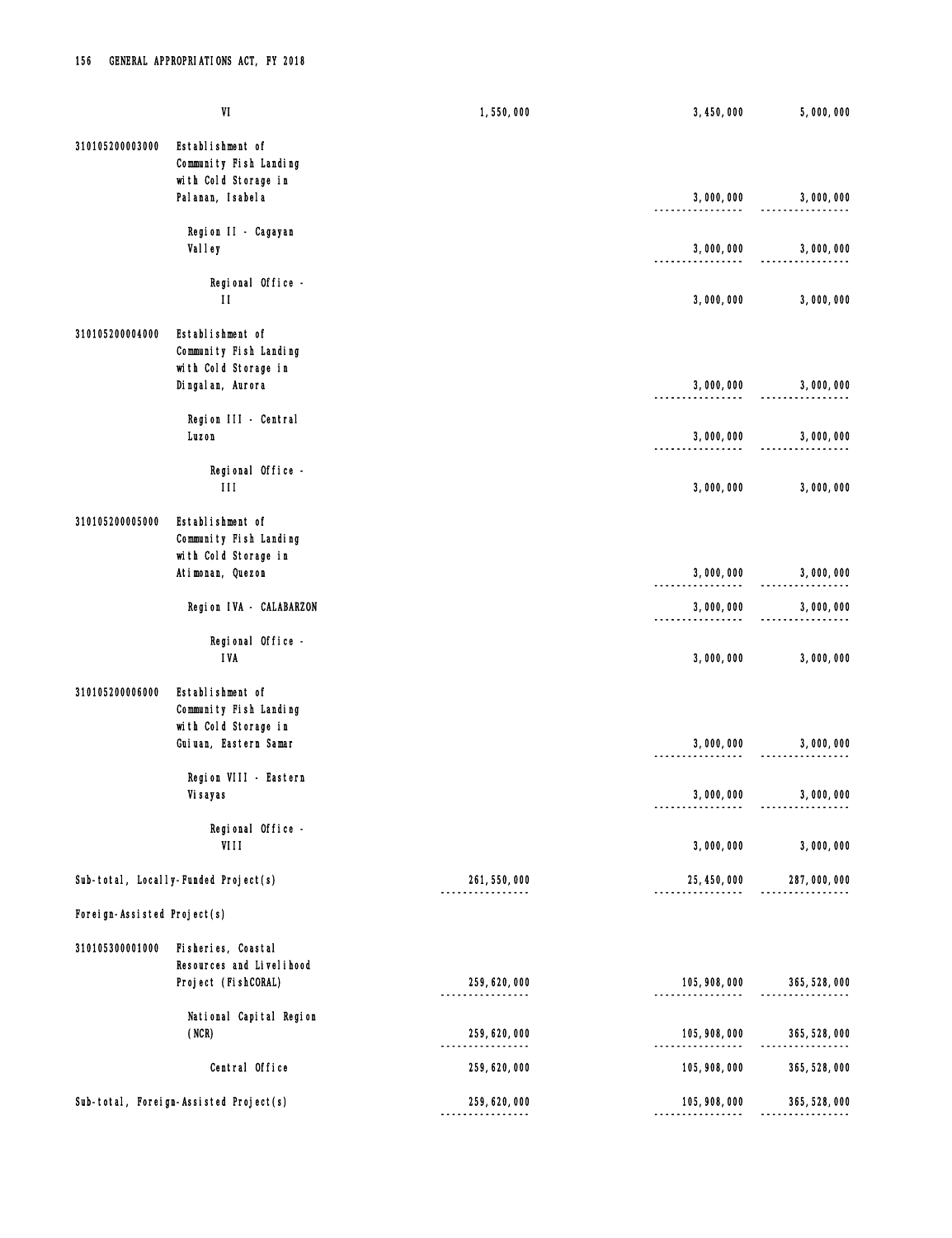| Sub-total, Projects |                                                        |                              | 521, 170, 000                            | 131, 358, 000                    | 652, 528, 000 |
|---------------------|--------------------------------------------------------|------------------------------|------------------------------------------|----------------------------------|---------------|
| 310200000000000     | FISHERIES REGULATORY AND<br>LAW ENFORCEMENT PROGRAM    |                              | 274, 750, 000 1, 451, 882, 000           | 42, 160, 000<br>---------------- | 1,768,792,000 |
| 310200100001000     | Monitoring, control and<br>survei I I ance             | 78, 387, 000<br>. <u>.</u> . | 619, 349, 000                            |                                  | 697, 736, 000 |
|                     | National Capital Region<br>(NCR)                       | 19,018,000                   | 416, 302, 000                            |                                  | 435, 320, 000 |
|                     | Central Office                                         | 19,018,000                   | 416, 302, 000                            |                                  | 435, 320, 000 |
|                     | Region I - Ilocos                                      | 5,034,000                    | 14, 323, 000                             |                                  | 19, 357, 000  |
|                     | Regional Office - I                                    | 5,034,000                    | 14, 323, 000                             |                                  | 19, 357, 000  |
|                     | Cordi I lera<br>Administrative Region<br>(CAR)         |                              | 224,000                                  |                                  | 224,000       |
|                     | Regional Office -<br>CAR                               |                              | 224,000                                  |                                  | 224,000       |
|                     | Region II - Cagayan<br><b>Valley</b>                   | 7,020,000                    | 29,025,000                               |                                  | 36, 045, 000  |
|                     | Regional Office -<br>$\mathbf{H}$                      | 7,020,000                    | 29,025,000                               |                                  | 36, 045, 000  |
|                     | Region III - Central<br>Luzon                          | --------                     | 1,963,000 17,576,000<br>---------------- |                                  | 19,539,000    |
|                     | Regional Office -<br>$\mathbf{III}$ and $\mathbf{III}$ | 1,963,000                    | 17,576,000                               |                                  | 19,539,000    |
|                     | Region IVA - CALABARZON                                | 4, 352, 000                  | 8,300,000                                |                                  | 12, 652, 000  |
|                     | Regional Office -<br><b>IVA</b>                        | 4, 352, 000                  | 8,300,000                                |                                  | 12, 652, 000  |
|                     | Region IVB - MIMAROPA                                  | 5, 282, 000                  | 15, 100, 000                             |                                  | 20, 382, 000  |
|                     | Regional Office -<br><b>IVB</b>                        | 5, 282, 000                  | 15, 100, 000                             |                                  | 20, 382, 000  |
|                     | Region V - Bicol                                       | 6,914,000                    | 15, 400, 000<br>.                        |                                  | 22, 314, 000  |
|                     | Regional Office - V                                    | 6, 914, 000                  | 15, 400, 000                             |                                  | 22, 314, 000  |
|                     | Region VI - Western<br>Vi sayas                        | 2,849,000                    | 14, 715, 000<br>-------                  |                                  | 17,564,000    |
|                     | Regional Office -<br>VI                                | 2,849,000                    | 14, 715, 000                             |                                  | 17,564,000    |
|                     | Region VII - Central<br>Vi sayas                       | 6, 311, 000                  | 23, 753, 000                             |                                  | 30, 064, 000  |
|                     | Regional Office -                                      |                              |                                          |                                  |               |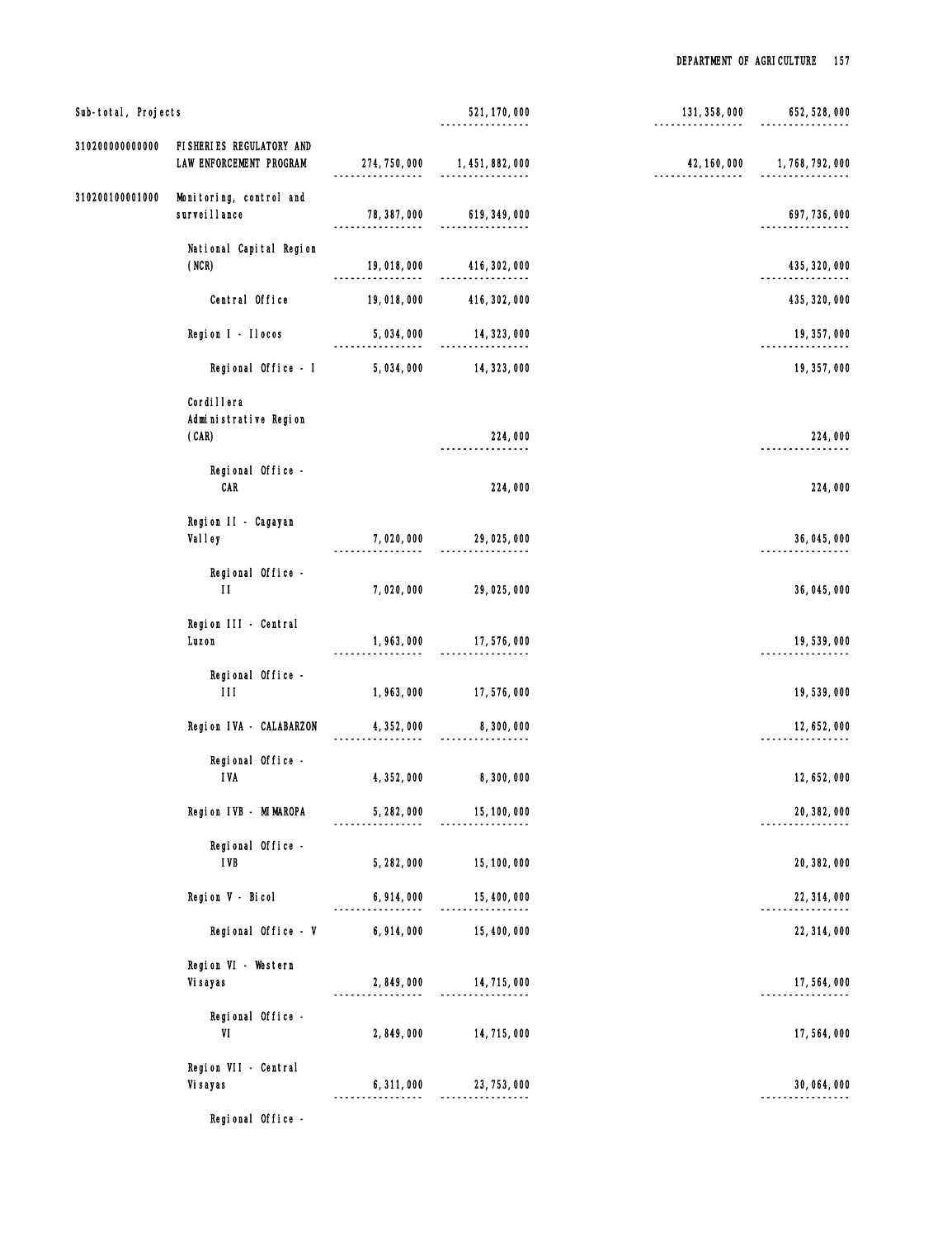|                 | VII                                            | 6,311,000   | 23, 753, 000                                 |           | 30, 064, 000  |
|-----------------|------------------------------------------------|-------------|----------------------------------------------|-----------|---------------|
|                 | Region VIII - Eastern<br>Vi sayas              | 5,817,000   | 16, 848, 000                                 |           | 22, 665, 000  |
|                 | Regional Office -<br>VIII                      | 5,817,000   | 16, 848, 000                                 |           | 22, 665, 000  |
|                 | Region IX - Zamboanga<br>Peni nsul a           | 4, 659, 000 | 11,750,000                                   |           | 16, 409, 000  |
|                 | Regional Office -<br>$\mathsf{I} \mathsf{X}$   | 4, 659, 000 | 11,750,000                                   |           | 16, 409, 000  |
|                 | Region X - Northern<br>Mi ndanao               | 924,000     | 10, 450, 000<br>-----------                  |           | 11, 374, 000  |
|                 | Regional Office - X                            | 924,000     | 10, 450, 000                                 |           | 11, 374, 000  |
|                 | Region XI - Davao                              | 4, 122, 000 | 10, 693, 000                                 |           | 14, 815, 000  |
|                 | Regional Office -<br>XI                        | 4, 122, 000 | 10, 693, 000                                 |           | 14,815,000    |
|                 | Region XII -<br>SOCCSKSARGEN                   | 4, 122, 000 | 5,640,000                                    |           | 9,762,000     |
|                 | Regional Office -<br>XII                       | 4, 122, 000 | 5,640,000                                    |           | 9,762,000     |
|                 | Region XIII - CARAGA                           |             | 9,250,000                                    |           | 9,250,000     |
|                 | Regional Office -<br>X111                      |             | 9,250,000                                    |           | 9,250,000     |
| 310200100002000 | Quality control and<br>inspection              |             | 68, 732, 000 99, 330, 000<br>$- - - - - - -$ | 6,890,000 | 174, 952, 000 |
|                 | National Capital Region<br>(NCR)               | 8,205,000   | 52, 330, 000                                 |           | 60, 535, 000  |
|                 | Central Office                                 | 8, 205, 000 | 52, 330, 000                                 |           | 60, 535, 000  |
|                 | Region I - Ilocos                              | 5, 145, 000 | 2, 281, 000                                  |           | 7, 426, 000   |
|                 | Regional Office - I                            | 5, 145, 000 | 2, 281, 000                                  |           | 7,426,000     |
|                 | Cordi I lera<br>Administrative Region<br>(CAR) | 984,000     | 655,000                                      |           | 1,639,000     |
|                 | Regional Office -<br><b>CAR</b>                | 984,000     | 655,000                                      |           | 1,639,000     |
|                 | Region II - Cagayan<br>Valley                  | 5, 857, 000 | 1, 579, 000                                  |           | 7, 436, 000   |
|                 | Regional Office -<br>$\mathbf{H}$              | 5,857,000   | 1,579,000                                    |           | 7,436,000     |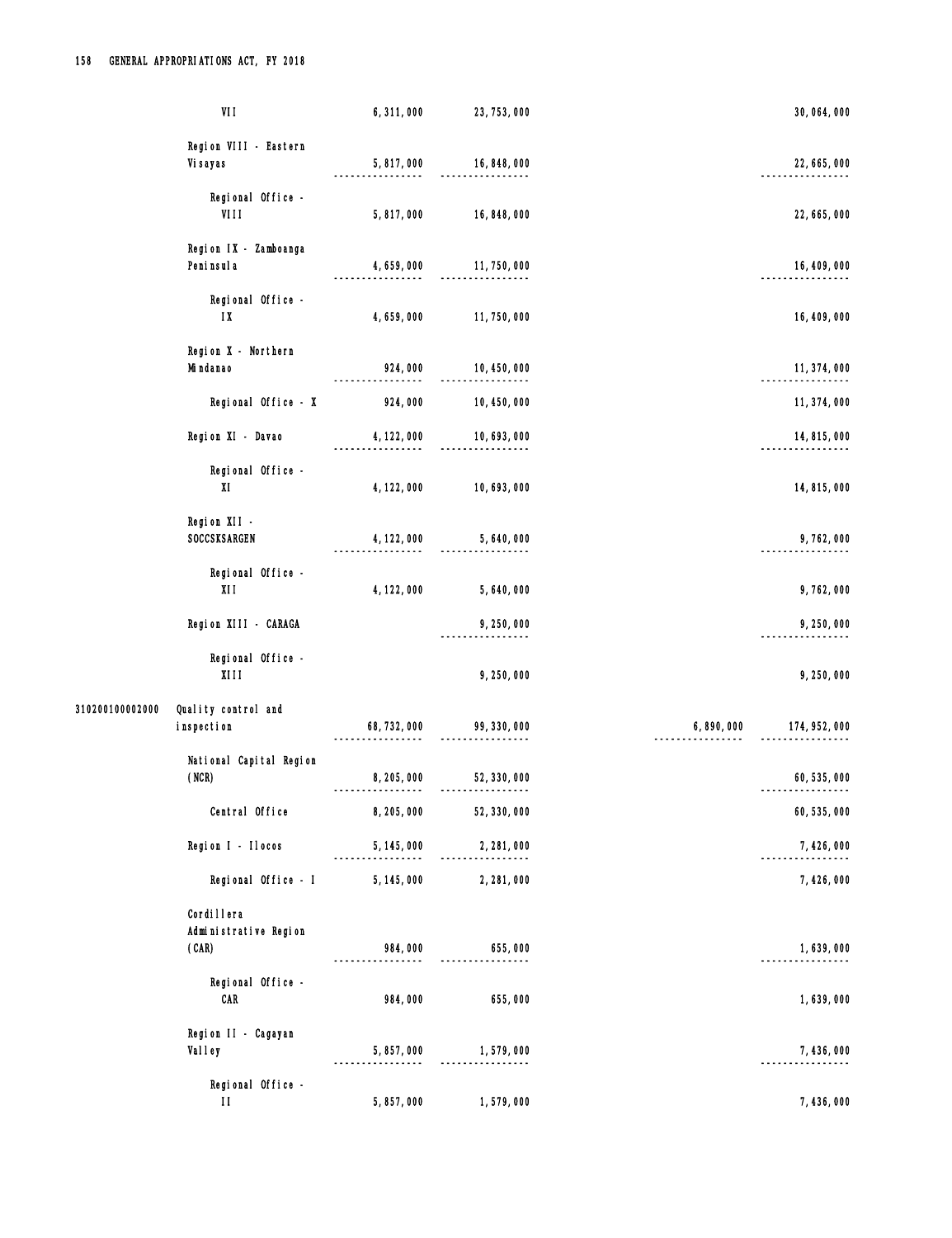| Region III - Central    |             |                             |           |              |
|-------------------------|-------------|-----------------------------|-----------|--------------|
| Luzon                   | 3,598,000   | 2,098,000                   |           | 5,696,000    |
| Regional Office -       |             |                             |           |              |
| 111                     | 3,598,000   | 2,098,000                   |           | 5,696,000    |
| Region IVA - CALABARZON | 5, 158, 000 | 10,027,000<br>------------- | 2,890,000 | 18,075,000   |
| Regional Office -       |             |                             |           |              |
| <b>IVA</b>              | 5, 158, 000 | 10,027,000                  | 2,890,000 | 18,075,000   |
| Region IVB - MIMAROPA   | 4, 793, 000 | 3,971,000                   |           | 8,764,000    |
| Regional Office -       |             |                             |           |              |
| <b>IVB</b>              | 4, 793, 000 | 3, 971, 000                 |           | 8,764,000    |
| Region V - Bicol        | 4, 148, 000 | 2, 200, 000                 |           | 6,348,000    |
| Regional Office - V     | 4, 148, 000 | 2, 200, 000                 |           | 6,348,000    |
| Region VI - Western     |             |                             |           |              |
| Vi sayas                |             | 3, 942, 000 2, 921, 000     |           | 6,863,000    |
| Regional Office -       |             |                             |           |              |
| VI                      | 3, 942, 000 | 2,921,000                   |           | 6,863,000    |
| Region VII - Central    |             |                             |           |              |
| Vi sayas                | 4,588,000   | 5,567,000                   |           | 10, 155, 000 |
| Regional Office -       |             |                             |           |              |
| VII                     | 4,588,000   | 5,567,000                   |           | 10, 155, 000 |
| Region VIII - Eastern   |             |                             |           |              |
| Vi sayas                | 6,003,000   | 2,988,000                   |           | 8,991,000    |
| Regional Office -       |             |                             |           |              |
| VIII                    | 6,003,000   | 2,988,000                   |           | 8,991,000    |
| Region IX - Zamboanga   |             |                             |           |              |
| Peni nsul a             | 5, 622, 000 | 1,276,000<br>.              |           | 6,898,000    |
| Regional Office -       |             |                             |           |              |
| $\mathsf{I} \mathsf{X}$ | 5, 622, 000 | 1,276,000                   |           | 6,898,000    |
| Region X - Northern     |             |                             |           |              |
| Mi ndanao               | 2,054,000   | 2, 495, 000                 |           | 4,549,000    |
| Regional Office - X     | 2,054,000   | 2,495,000                   |           | 4,549,000    |
| Region XI - Davao       | 4, 122, 000 | 2, 174, 000                 |           | 6, 296, 000  |
| Regional Office -       |             |                             |           |              |
| XI                      | 4, 122, 000 | 2, 174, 000                 |           | 6, 296, 000  |
| Region XII -            |             |                             |           |              |
| SOCCSKSARGEN            | 4, 171, 000 | 4, 452, 000                 | 4,000,000 | 12, 623, 000 |
| Regional Office -       |             |                             |           |              |
| XII                     | 4, 171, 000 | 4, 452, 000                 | 4,000,000 | 12, 623, 000 |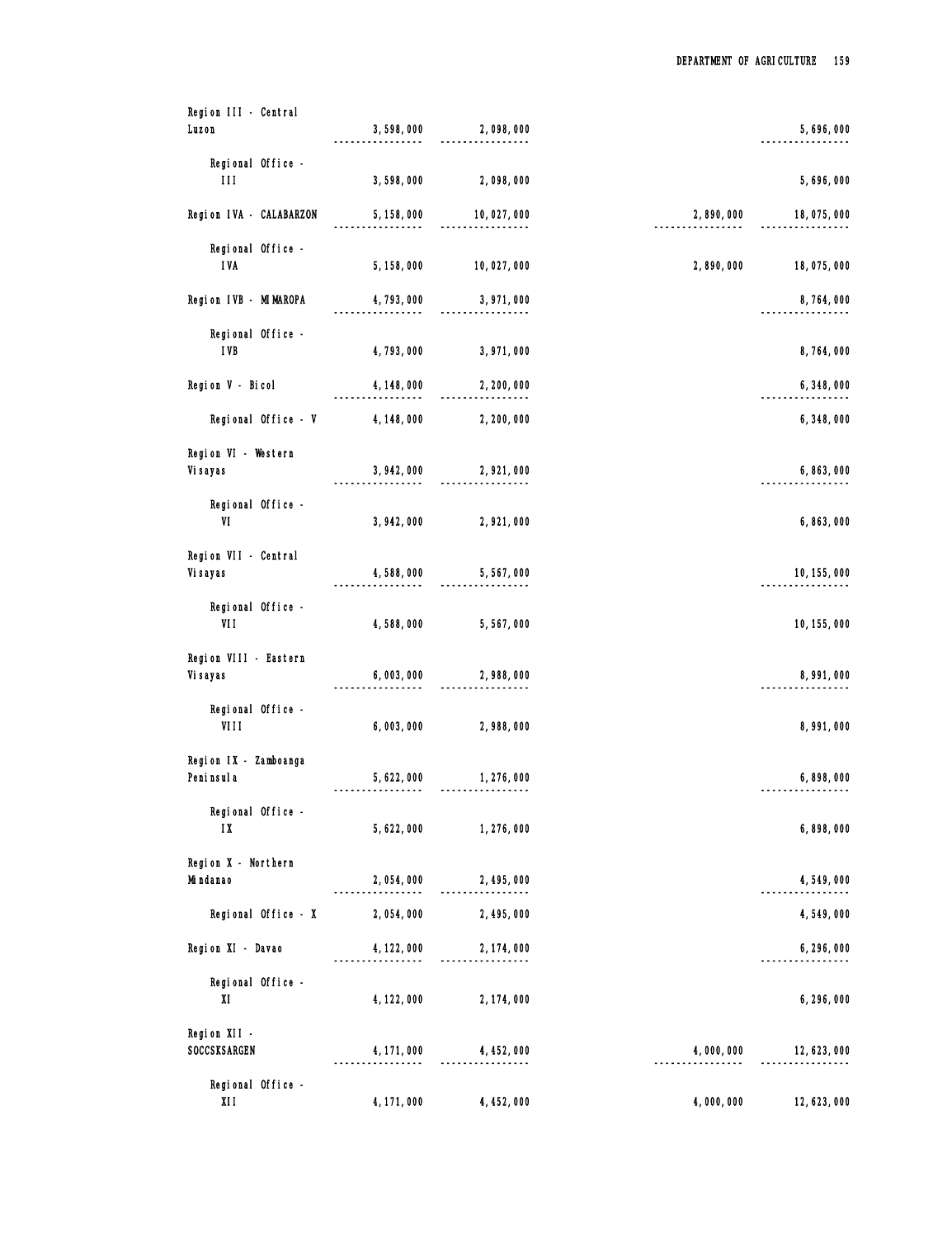|                 | Region XIII - CARAGA                        | 342,000 | 2,316,000                  | 2,658,000    |
|-----------------|---------------------------------------------|---------|----------------------------|--------------|
|                 | Regional Office -<br><b>XIII</b>            | 342,000 | 2,316,000                  | 2,658,000    |
| 310200100003000 | Quarantine, registration<br>and I i censing | 10,000  | 46, 517, 000               | 46, 527, 000 |
|                 | National Capital Region<br>(NCR)            |         | 21, 553, 000<br>--------   | 21, 553, 000 |
|                 | Central Office                              |         | 21, 553, 000               | 21, 553, 000 |
|                 | Region I - Ilocos                           |         | 3,626,000                  | 3,626,000    |
|                 | Regional Office - I                         |         | 3,626,000                  | 3,626,000    |
|                 | Region II - Cagayan<br>Val I ey             | 5,000   | 882,000                    | 887,000      |
|                 | Regional Office -<br>$\mathbf{H}$           | 5,000   | 882,000                    | 887,000      |
|                 | Region III - Central<br>Luzon               |         | 1,779,000                  | 1,779,000    |
|                 | Regional Office -<br>111                    |         | 1,779,000                  | 1,779,000    |
|                 | Region IVA - CALABARZON                     |         | 1,565,000<br>------------- | 1,565,000    |
|                 | Regional Office -<br><b>IVA</b>             |         | 1,565,000                  | 1,565,000    |
|                 | Region IVB - MIMAROPA                       |         | 4,051,000                  | 4,051,000    |
|                 | Regional Office -<br><b>IVB</b>             |         | 4,051,000                  | 4,051,000    |
|                 | Region V - Bicol                            | 5,000   | 2,301,000                  | 2,306,000    |
|                 | Regional Office - V                         | 5,000   | 2,301,000                  | 2,306,000    |
|                 | Region VI - Western<br>Vi sayas             |         | 1,771,000<br>-----------   | 1,771,000    |
|                 | Regional Office -<br>VI                     |         | 1,771,000                  | 1,771,000    |
|                 | Region VII - Central<br>Vi sayas            |         | 625,000                    | 625,000      |
|                 | Regional Office -<br>VII                    |         | 625,000                    | 625,000      |
|                 | Region VIII - Eastern<br>Vi sayas           |         | 1,685,000                  | 1,685,000    |
|                 | Regional Office -<br>VIII                   |         | 1,685,000                  | 1,685,000    |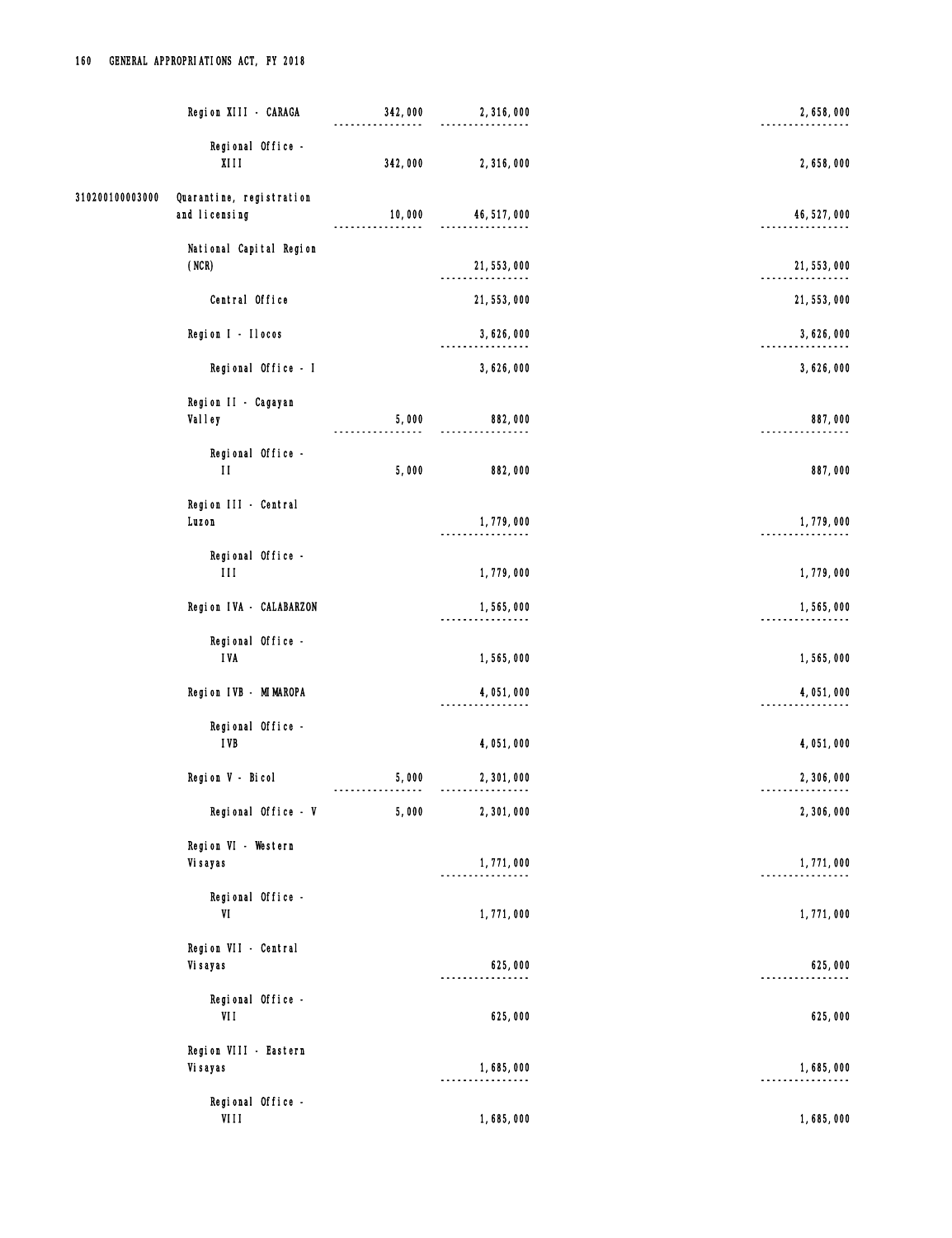|                 | Region IX - Zamboanga<br>Peni nsul a                     |               | 748,000                     | 748,000       |
|-----------------|----------------------------------------------------------|---------------|-----------------------------|---------------|
|                 | Regional Office -<br>$\mathsf{I} \mathsf{X}$             |               | 748,000                     | 748,000       |
|                 | Region X - Northern<br>Mi ndanao                         |               | 1,268,000<br>.              | 1,268,000     |
|                 | Regional Office - X                                      |               | 1,268,000                   | 1,268,000     |
|                 | Region XI - Davao                                        |               | 1,736,000                   | 1,736,000     |
|                 | Regional Office -<br>XI                                  |               | 1,736,000                   | 1,736,000     |
|                 | Region XII -<br><b>SOCCSKSARGEN</b>                      |               | 1, 112, 000                 | 1, 112, 000   |
|                 | Regional Office -<br>X11                                 |               | 1, 112, 000                 | 1, 112, 000   |
|                 | Region XIII - CARAGA                                     |               | 1,815,000                   | 1,815,000     |
|                 | Regional Office -<br><b>XIII</b>                         |               | 1,815,000                   | 1,815,000     |
| 310200100004000 | Coastal and inland<br>fi sheri es resource<br>management | 127, 621, 000 | 406, 923, 000               | 534, 544, 000 |
|                 | National Capital Region<br>(NCR)                         | 6, 964, 000   | 279, 412, 000<br>. <u>.</u> | 286, 376, 000 |
|                 | Central Office                                           | 6, 964, 000   | 279, 412, 000               | 286, 376, 000 |
|                 | Region I - Ilocos                                        | 7, 425, 000   | 8, 137, 000                 | 15, 562, 000  |
|                 | Regional Office - I                                      | 7, 425, 000   | 8, 137, 000                 | 15,562,000    |
|                 | Cordi I I era<br>Administrative Region<br>(CAR)          | 4, 393, 000   | 2, 420, 000                 | 6,813,000     |
|                 | Regional Office -<br>CAR                                 | 4, 393, 000   | 2,420,000                   | 6,813,000     |
|                 | Region II - Cagayan<br><b>Valley</b>                     | 9,732,000     | 5,571,000                   | 15, 303, 000  |
|                 | Regional Office -<br>$\mathbf{H}$                        | 9,732,000     | 5,571,000                   | 15, 303, 000  |
|                 | Region III - Central<br>Luzon                            | 14, 485, 000  | 46, 555, 000                | 61,040,000    |
|                 | Regional Office -<br>$\mathbf{III}$                      | 14, 485, 000  | 46, 555, 000                | 61, 040, 000  |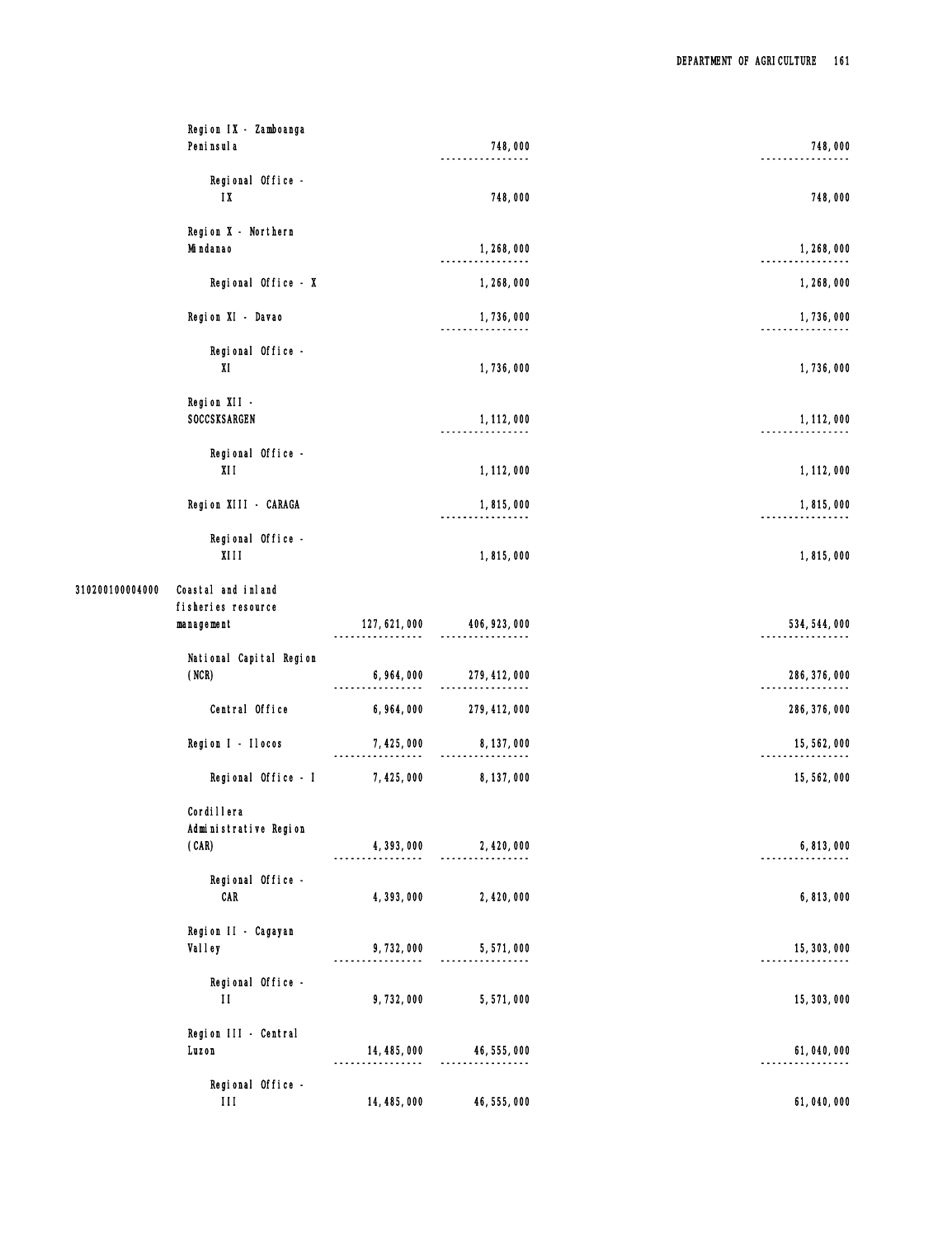| Region IVA - CALABARZON                      | 9,385,000    | 4, 220, 000                    | 13,605,000   |
|----------------------------------------------|--------------|--------------------------------|--------------|
| Regional Office -<br><b>IVA</b>              | 9,385,000    | 4, 220, 000                    | 13,605,000   |
| Region IVB - MIMAROPA                        | 8,591,000    | 520,000                        | 9, 111, 000  |
| Regional Office -<br><b>IVB</b>              | 8,591,000    | 520,000                        | 9, 111, 000  |
| Region V - Bicol                             | 11, 629, 000 | 6,900,000                      | 18, 529, 000 |
| Regional Office - V                          | 11, 629, 000 | 6,900,000                      | 18,529,000   |
| Region VI - Western<br>Vi sayas              | .            | $10,948,000$ $16,136,000$<br>. | 27,084,000   |
| Regional Office -<br>VI                      | 10, 948, 000 | 16, 136, 000                   | 27,084,000   |
| Region VII - Central<br>Vi sayas             | 9,356,000    | 11, 164, 000                   | 20, 520, 000 |
| Regional Office -<br>VII                     | 9,356,000    | 11, 164, 000                   | 20, 520, 000 |
| Region VIII - Eastern<br>Vi sayas            | 13, 798, 000 | 5, 206, 000                    | 19,004,000   |
| Regional Office -<br>VIII                    | 13, 798, 000 | 5, 206, 000                    | 19,004,000   |
| Region IX - Zamboanga<br>Peni nsul a         | 6,826,000    | 1,295,000                      | 8, 121, 000  |
| Regional Office -<br>$\mathsf{I} \mathsf{X}$ | 6,826,000    | 1,295,000                      | 8, 121, 000  |
| Region X - Northern<br>Mi ndanao             | 472,000      | 4,010,000                      | 4, 482, 000  |
| Regional Office - X                          | 472,000      | 4,010,000                      | 4, 482, 000  |
| Region XI - Davao                            | 6,778,000    | 3,595,000                      | 10, 373, 000 |
| Regional Office -<br>XI                      | 6,778,000    | 3,595,000                      | 10, 373, 000 |
| Region XII -<br>SOCCSKSARGEN                 | 5,555,000    | 4,553,000                      | 10, 108, 000 |
| Regional Office -<br>XI I                    | 5,555,000    | 4,553,000                      | 10, 108, 000 |
| Region XIII - CARAGA                         | 1, 284, 000  | 7,229,000                      | 8,513,000    |
| Regional Office -<br><b>XIII</b>             | 1, 284, 000  | 7,229,000                      | 8,513,000    |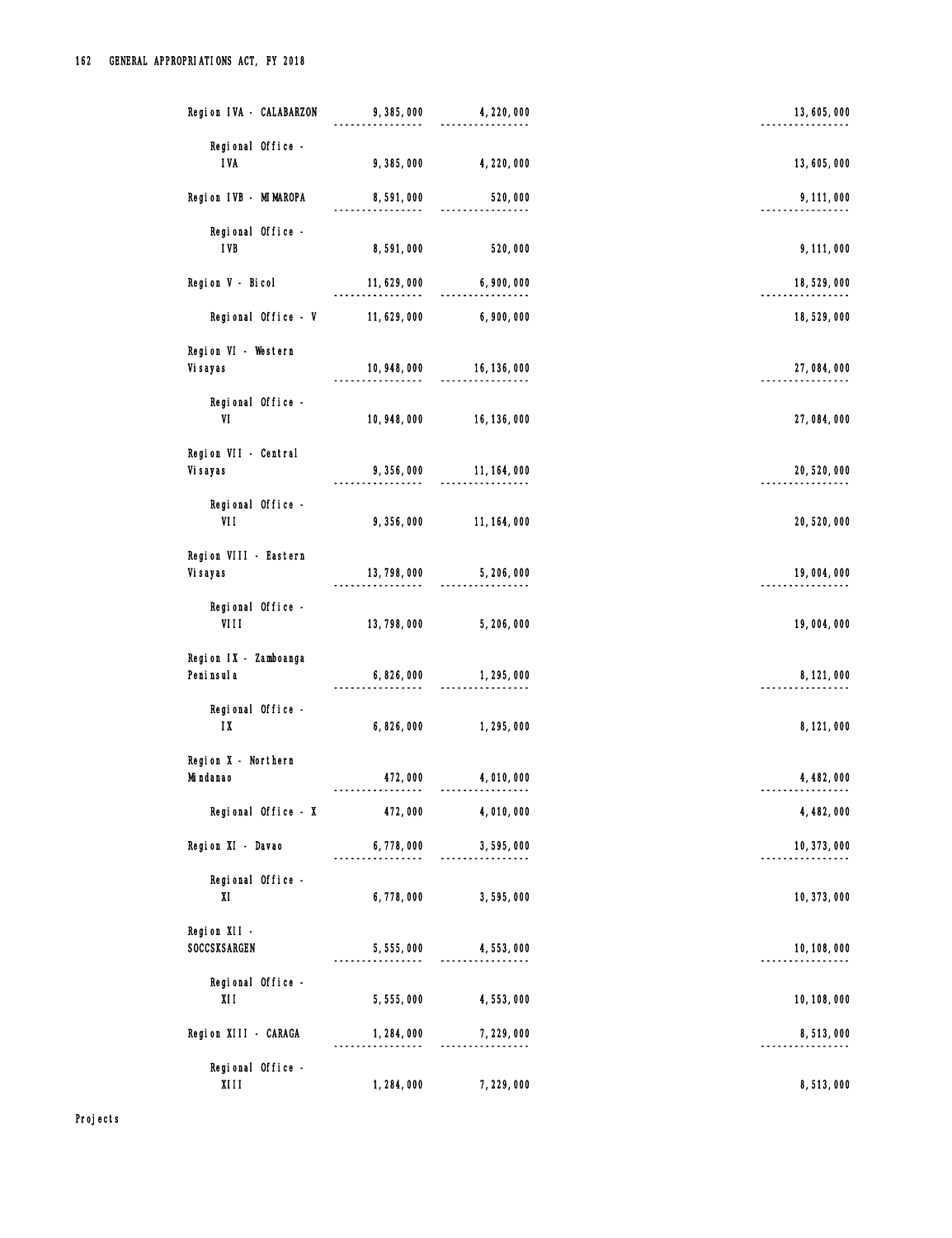# Local I y-Funded Project(s)

| 310200200001000             | Opl an Sagip Ludong<br>Project (OSLP): Save Our |              |                                |                                  |                         |
|-----------------------------|-------------------------------------------------|--------------|--------------------------------|----------------------------------|-------------------------|
|                             | Endangered Philippine<br>Ludong (BFAR)          |              | 15,500,000                     | 10,500,000                       | 26,000,000              |
|                             |                                                 |              |                                |                                  |                         |
|                             | National Capital Region                         |              |                                |                                  |                         |
|                             | (NCR)                                           |              | 15,500,000<br>-------------    | 10,500,000<br>---------          | 26,000,000              |
|                             | Central Office                                  |              | 15,500,000                     | 10,500,000                       | 26,000,000              |
|                             | Sub-total, Locally-Funded Project(s)            |              | 15,500,000<br>---------------- | 10,500,000<br>----------------   | 26,000,000<br>--------- |
| Foreign-Assisted Project(s) |                                                 |              |                                |                                  |                         |
| 310200300001000             | Integrated Marine<br>Environment Monitoring     |              |                                |                                  |                         |
|                             | System Phase 2 (PHILO<br>Project Phase 2)       |              | 264, 263, 000                  | 24, 770, 000                     | 289, 033, 000           |
|                             |                                                 |              |                                |                                  |                         |
|                             | National Capital Region<br>(NCR)                |              | 264, 263, 000<br>.             | 24, 770, 000<br>---------------- | 289, 033, 000           |
|                             | Central Office                                  |              | 264, 263, 000                  | 24, 770, 000                     | 289, 033, 000           |
|                             | Sub-total, Foreign-Assisted Project(s)          |              | 264, 263, 000<br>-----------   | 24, 770, 000<br>.                | 289, 033, 000           |
| Sub-total, Projects         |                                                 |              | 279, 763, 000                  | 35, 270, 000                     | 315, 033, 000           |
| 310300000000000             | FISHERIES EXTENSION                             |              |                                |                                  |                         |
|                             | <b>PROGRAM</b>                                  | 26, 042, 000 | 663, 096, 000                  |                                  | 689, 138, 000           |
| 310300100001000             | Extension Support,<br>Education and Training    |              |                                |                                  |                         |
|                             | Services (ESETS)                                | 26, 042, 000 | 663, 096, 000                  |                                  | 689, 138, 000           |
|                             | National Capital Region                         |              |                                |                                  |                         |
|                             | (NCR)                                           | 11, 962, 000 | 228,090,000                    |                                  | 240, 052, 000           |
|                             | Central Office<br>National                      | 11, 962, 000 | 227, 819, 000                  |                                  | 239, 781, 000           |
|                             | Fi sheri es<br>Research and                     |              |                                |                                  |                         |
|                             | Devel opment                                    |              |                                |                                  |                         |
|                             | Institute                                       |              | 271,000                        |                                  | 271,000                 |
|                             | Region I - Ilocos                               | 668,000      | 29, 057, 000                   |                                  | 29, 725, 000            |
|                             | Regional Office - I                             | 668,000      | 29, 057, 000                   |                                  | 29, 725, 000            |
|                             | Cordi I lera                                    |              |                                |                                  |                         |
|                             | Administrative Region<br>(CAR)                  | 1,079,000    | 21, 900, 000                   |                                  | 22, 979, 000            |
|                             |                                                 |              |                                |                                  |                         |
|                             | Regional Office -<br>CAR                        | 1,079,000    | 21, 900, 000                   |                                  | 22, 979, 000            |
|                             |                                                 |              |                                |                                  |                         |

Region II - Cagayan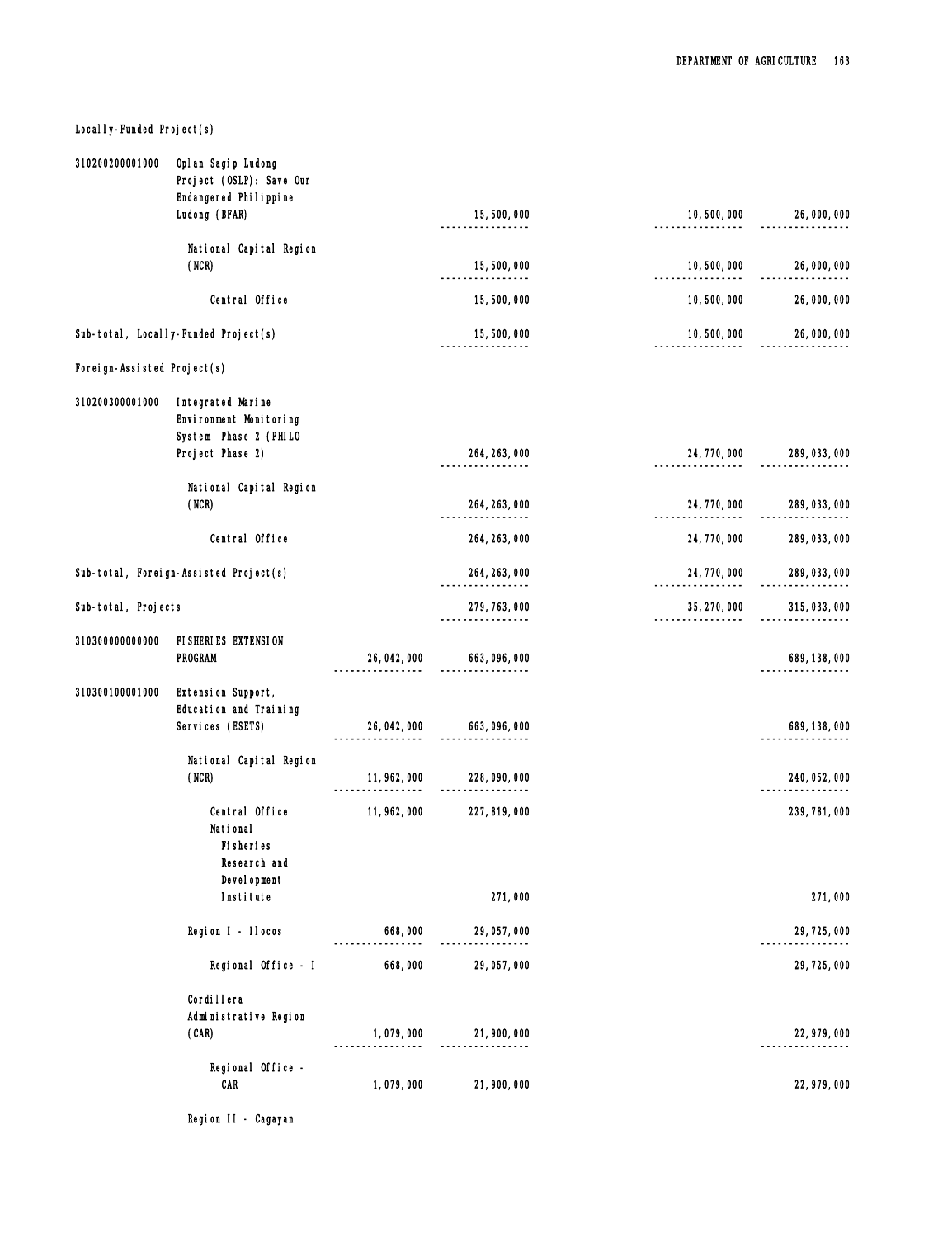| Val I ey                                     | 1, 274, 000            | 45, 166, 000                  | 46, 440, 000 |
|----------------------------------------------|------------------------|-------------------------------|--------------|
| Regional Office -<br>$\mathbf{H}$            | 1, 274, 000            | 45, 166, 000                  | 46, 440, 000 |
| Region III - Central<br>Luzon                |                        | 22, 769, 000                  | 22, 769, 000 |
| Regional Office -<br>$\mathbf{H}$            |                        | 22, 769, 000                  | 22, 769, 000 |
| Region IVA - CALABARZON                      | 354,000                | 19,069,000                    | 19, 423, 000 |
| Regional Office -<br><b>IVA</b>              | 354,000                | 19,069,000                    | 19, 423, 000 |
| Region IVB - MIMAROPA                        | 2, 954, 000            | 27, 489, 000<br>.             | 30, 443, 000 |
| Regional Office -<br><b>IVB</b>              | 2, 954, 000            | 27, 489, 000                  | 30, 443, 000 |
| Region V - Bicol                             | 1,720,000              | 33, 642, 000                  | 35, 362, 000 |
| Regional Office - V                          | 1,720,000              | 33, 642, 000                  | 35, 362, 000 |
| Region VI - Western<br>Vi sayas              | 1,562,000<br>--------- | 29, 631, 000<br>----------    | 31, 193, 000 |
| Regional Office -<br>VI                      | 1,562,000              | 29, 631, 000                  | 31, 193, 000 |
| Region VII - Central<br>Vi sayas             | 1,888,000              | 43, 988, 000                  | 45, 876, 000 |
| Regional Office<br>VII                       | 1,888,000              | 43, 988, 000                  | 45, 876, 000 |
| Region VIII - Eastern<br>Vi sayas            | 1,758,000              | 30, 916, 000                  | 32, 674, 000 |
| Regional Office -<br>VIII                    | 1,758,000              | 30, 916, 000                  | 32, 674, 000 |
| Region IX - Zamboanga<br>Peni nsul a         |                        | 28, 706, 000<br>--------      | 28, 706, 000 |
| Regional Office -<br>$\mathsf{I} \mathsf{X}$ |                        | 28, 706, 000                  | 28, 706, 000 |
| Region X - Northern<br>Mi ndanao             |                        | 19, 694, 000<br>-------       | 19, 694, 000 |
| Regional Office - X                          |                        | 19,694,000                    | 19,694,000   |
| Region XI - Davao                            |                        | 17, 722, 000<br>------------- | 17, 722, 000 |
| Regional Office -<br>XI                      |                        | 17, 722, 000                  | 17, 722, 000 |

Region XII -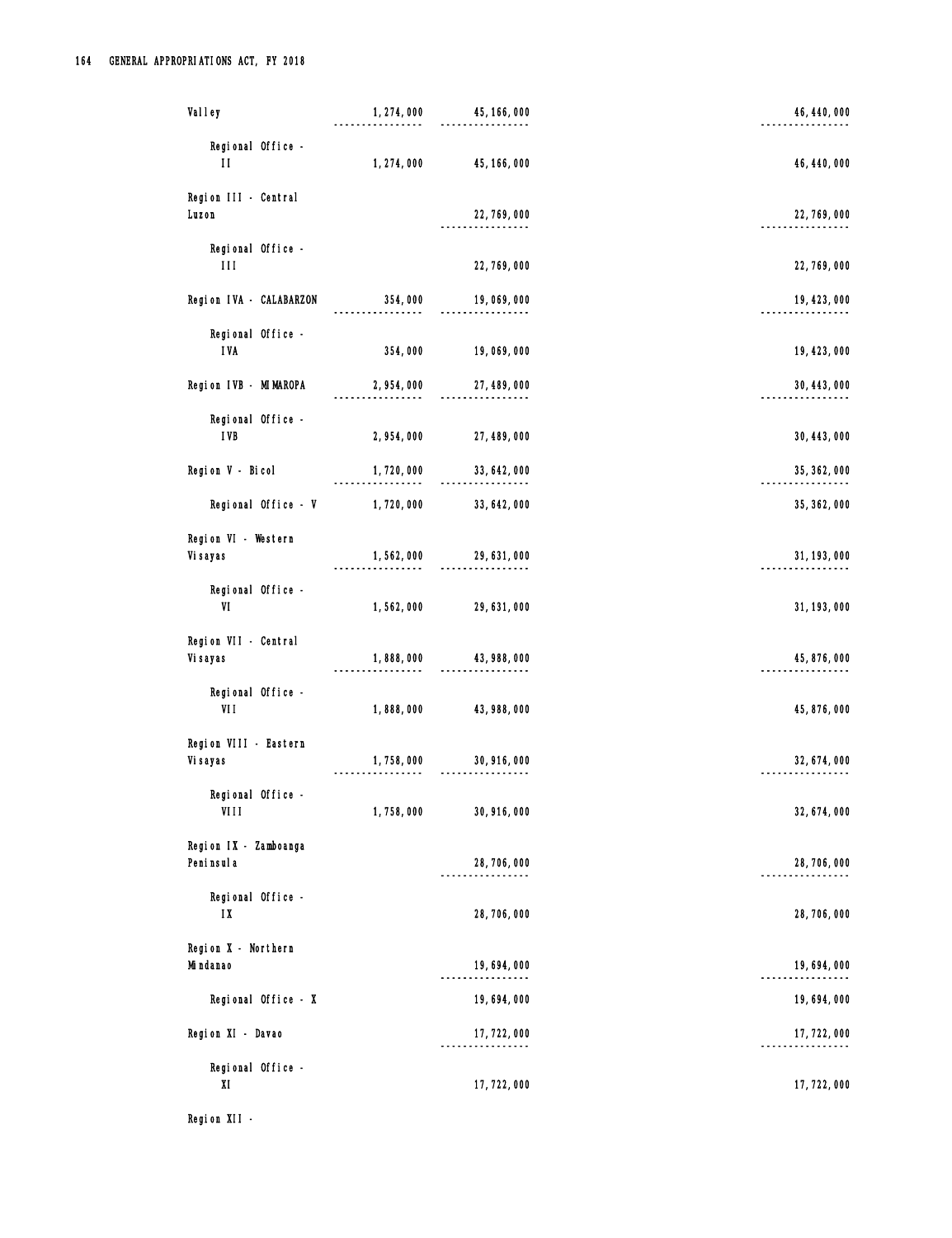|                 | SOCCSKSARGEN                                                        | 823,000 | 27, 191, 000             | 28, 014, 000 |
|-----------------|---------------------------------------------------------------------|---------|--------------------------|--------------|
|                 | Regional Office -<br>X11                                            | 823,000 | 27, 191, 000             | 28, 014, 000 |
|                 | Region XIII - CARAGA                                                |         | 38,066,000               | 38,066,000   |
|                 | Regional Office -<br>XIII                                           |         | 38,066,000               | 38,066,000   |
| 310400000000000 | FISHERIES POLICY PROGRAM                                            |         | 39, 381, 000             | 39, 381, 000 |
| 310400100001000 | Formulation, monitoring<br>and evaluation of<br>policies, plans and |         |                          |              |
|                 | programs                                                            |         | 39, 381, 000             | 39, 381, 000 |
|                 | National Capital Region<br>(NCR)                                    |         | 35, 501, 000<br>-------- | 35, 501, 000 |
|                 | Central Office                                                      |         | 35,501,000               | 35, 501, 000 |
|                 | Region I - Ilocos                                                   |         | 1,530,000                | 1,530,000    |
|                 | Regional Office - I                                                 |         | 1,530,000                | 1,530,000    |
|                 | Cordi I lera<br>Administrative Region<br>(CAR)                      |         | 460,000                  | 460,000      |
|                 | Regional Office -<br>CAR                                            |         | 460,000                  | 460,000      |
|                 | Region II - Cagayan<br>Valley                                       |         | 350,000<br>------------- | 350,000      |
|                 | Regional Office -<br>$\mathbf{H}$                                   |         | 350,000                  | 350,000      |
|                 | Region III - Central<br>Luzon                                       |         | 35,000                   | 35,000       |
|                 | Regional Office -<br>$\mathbf{H}$                                   |         | 35,000                   | 35,000       |
|                 | Region IVA - CALABARZON                                             |         | 190,000                  | 190,000      |
|                 | Regional Office -<br><b>IVA</b>                                     |         | 190,000                  | 190,000      |
|                 | Region IVB - MIMAROPA                                               |         | 36,000                   | 36,000       |
|                 | Regional Office -<br><b>IVB</b>                                     |         | 36,000                   | 36,000       |
|                 | Region V - Bicol                                                    |         | 500,000                  | 500,000      |
|                 | Regional Office - V                                                 |         | 500,000                  | 500,000      |
|                 |                                                                     |         |                          |              |

Region VI - Western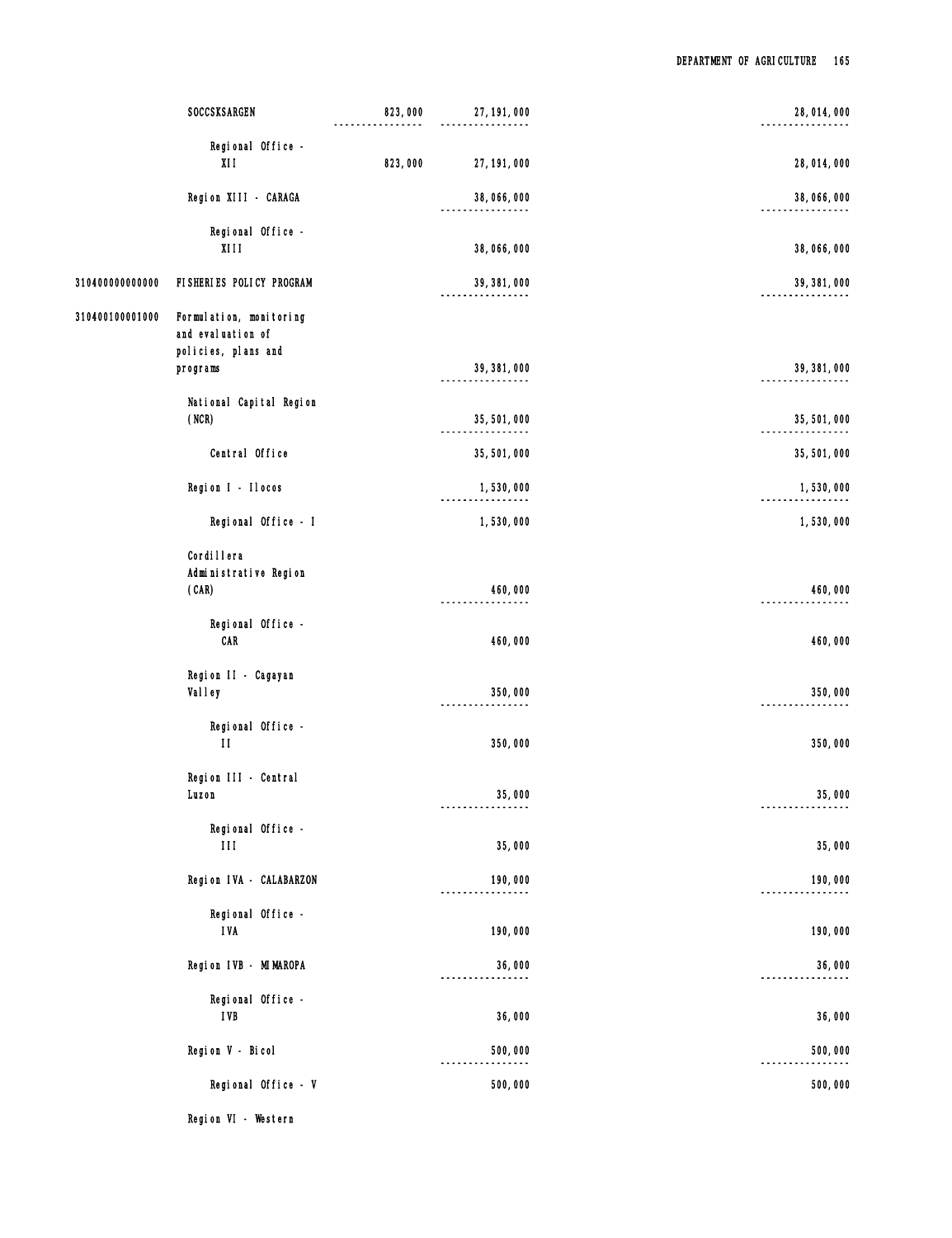| Vi sayas                                                  |   |                  | 17,000                             |                  |                  | 17,000                           |
|-----------------------------------------------------------|---|------------------|------------------------------------|------------------|------------------|----------------------------------|
| Regional Office -<br>VI                                   |   |                  | 17,000                             |                  |                  | 17,000                           |
| Region VII - Central<br>Vi sayas                          |   |                  | 50,000                             |                  |                  | 50,000                           |
| Regional Office -<br>VII                                  |   |                  | 50,000                             |                  |                  | 50,000                           |
| Region VIII - Eastern<br>Vi sayas                         |   |                  | 55,000                             |                  |                  | 55,000                           |
| Regional Office -<br>VIII                                 |   |                  | 55,000                             |                  |                  | 55,000                           |
| Region IX - Zamboanga<br>Peni nsul a                      |   |                  | 50,000                             |                  |                  | 50,000                           |
| Regional Office -<br>$\mathsf{I} \mathsf{X}$              |   |                  | 50,000                             |                  |                  | 50,000                           |
| Region X - Northern<br>Mi ndanao                          |   |                  | 37,000<br>.                        |                  |                  | 37,000                           |
| Regional Office - X                                       |   |                  | 37,000                             |                  |                  | 37,000                           |
| Region XI - Davao                                         |   |                  | 35,000<br>$- - - - - -$            |                  |                  | 35,000                           |
| Regional Office -<br>XI                                   |   |                  | 35,000                             |                  |                  | 35,000                           |
| Region XII -<br>SOCCSKSARGEN                              |   |                  | 40,000                             |                  |                  | 40,000                           |
| Regional Office -<br>XI I                                 |   |                  | 40,000                             |                  |                  | 40,000                           |
| Region XIII - CARAGA                                      |   |                  | 495,000<br>---------------         |                  |                  | 495,000                          |
| Regional Office -<br><b>XIII</b><br>Sub-total, Operations |   | 404, 423, 000    | 495,000<br>3, 859, 324, 000        |                  | 326, 773, 000    | 495,000<br>4,590,520,000         |
| TOTAL NEW APPROPRIATIONS                                  | P |                  | 621, 110, 000 P 4, 894, 887, 000 P | 57,000 P         |                  | 576, 440, 000 P 6, 092, 494, 000 |
|                                                           |   | ================ | ================                   | ================ | ================ | ================                 |

New Appropriations, by Object of Expenditures

¯¯¯¯¯¯¯¯¯¯¯¯¯¯¯¯¯¯¯¯¯¯¯¯¯¯¯¯¯¯¯¯¯¯¯¯¯¯¯¯¯¯¯¯¯

(In Thousand Pesos)

 A. Programs/Locally-Funded Project(s) ¯¯¯¯¯¯¯¯¯¯¯¯¯¯¯¯¯¯¯¯¯¯¯¯¯¯¯¯¯¯¯¯¯¯¯¯¯

Current Operating Expenditures

Personnel Services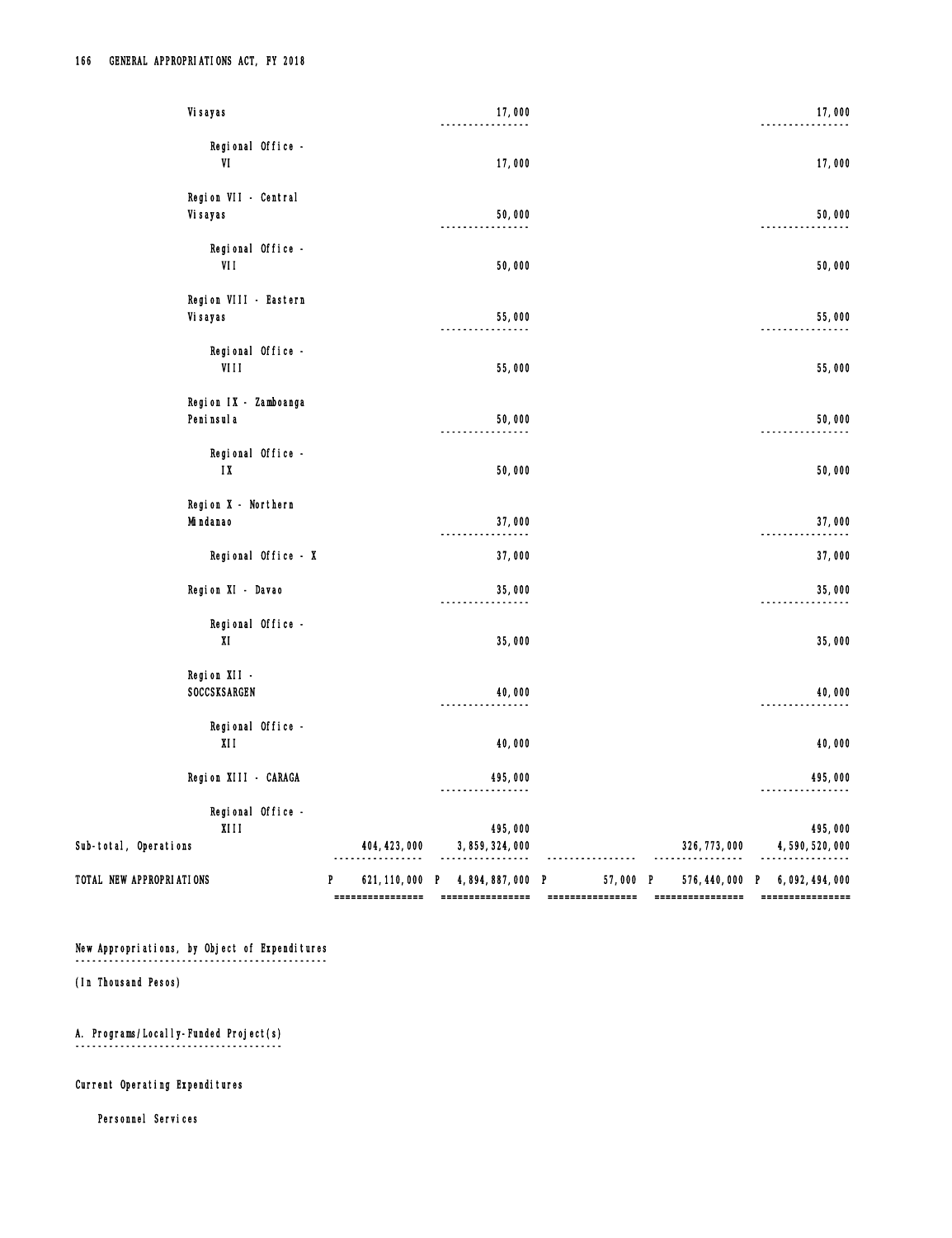Civilian Personnel

| Permanent Positions                                               |                         |
|-------------------------------------------------------------------|-------------------------|
| Basic Salary                                                      | 451, 623                |
| Total Permanent Positions                                         | 451,623<br>-----------  |
| Other Compensation Common to All                                  |                         |
| Personnel Economic Relief Allowance                               | 33,888                  |
| Representation Allowance                                          | 3,030                   |
| Transportation Allowance                                          | 3,030                   |
| Clothing and Uniform Allowance                                    | 7,060                   |
| Mid-Year Bonus - Civilian                                         | 37,633                  |
| Year End Bonus                                                    | 37,633                  |
| Cash Gift                                                         | 7,060                   |
| Step Increment                                                    |                         |
|                                                                   | 1,130                   |
| Productivity Enhancement Incentive                                | 7,060                   |
| Total Other Compensation Common to All                            | 137,524                 |
| Other Compensation for Specific Groups                            |                         |
| Magna Carta for Science & Technology Personnel                    | 280                     |
| Longevity Pay                                                     | 140                     |
|                                                                   |                         |
| Total Other Compensation for Specific Groups                      | 420<br>-----------      |
| Other Benefits                                                    |                         |
| PAG-IBIG Contributions                                            | 1,693                   |
| PhilHealth Contributions                                          | 4,700                   |
| Employees Compensation Insurance Premiums                         | 1,693                   |
| Terminal Leave                                                    | 15,295                  |
| Total Other Benefits                                              | 23, 381                 |
|                                                                   | ----------              |
| Non-Permanent Positions                                           | 8, 162<br>------------- |
| Total Personnel Services                                          | 621, 110                |
| Maintenance and Other Operating Expenses                          |                         |
| Travel I ing Expenses                                             | 490, 256                |
| Training and Scholarship Expenses                                 | 483, 539                |
| Supplies and Materials Expenses                                   | 1,821,930               |
| Utility Expenses                                                  | 70,946                  |
| Communication Expenses                                            | 63,660                  |
| Awards/Rewards and Prizes                                         | 66,366                  |
|                                                                   |                         |
| Confidential, Intelligence and Extraordinary Expenses             |                         |
| Extraordinary and Miscellaneous Expenses<br>Professional Services | 1,603                   |
|                                                                   | 46,764                  |
| General Services                                                  | 50,539                  |
| Repairs and Maintenance                                           | 352, 592                |
| Financial Assistance/Subsidy                                      | 1,400                   |
| Taxes, Insurance Premiums and Other Fees                          | 23, 108                 |
| Labor and Wages                                                   | 646, 306                |
| Other Maintenance and Operating Expenses                          |                         |
| Advertising Expenses                                              | 8,268                   |
| Printing and Publication Expenses                                 | 17,835                  |
| Representation Expenses                                           | 5,169                   |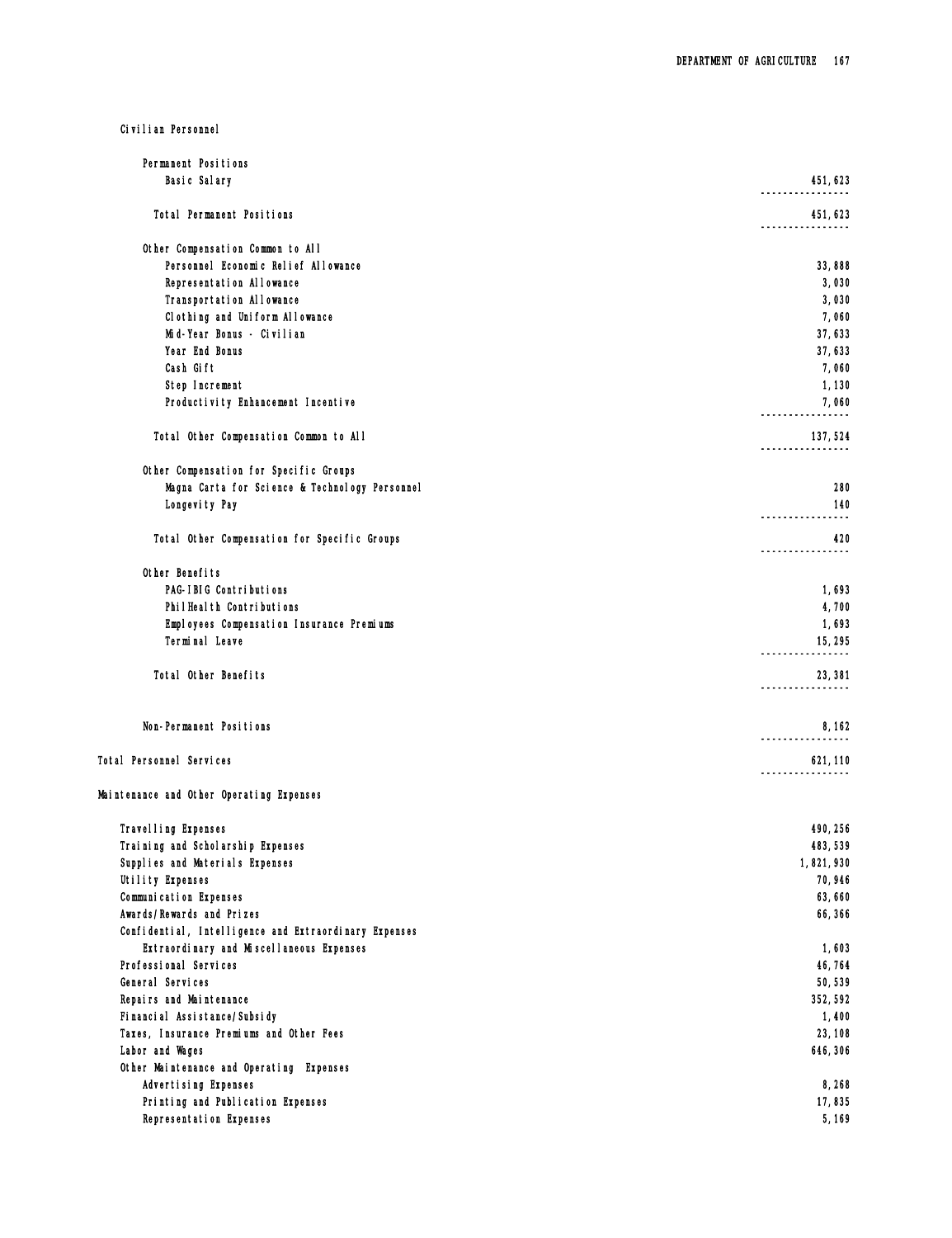| Transportation and Delivery Expenses                              | 8,926                         |
|-------------------------------------------------------------------|-------------------------------|
| Rent/Lease Expenses                                               | 34, 311                       |
| Membership Dues and Contributions to Organizations                | 663                           |
| Subscription Expenses                                             | 36,724                        |
| Other Maintenance and Operating Expenses                          | 140,099<br>----------         |
| Total Maintenance and Other Operating Expenses                    | 4,371,004                     |
| Fi nanci al Expenses                                              |                               |
| <b>Bank Charges</b>                                               | 57<br>------------            |
| Total Financial Expenses                                          | 57<br>----------------        |
| Total Current Operating Expenditures                              | 4, 992, 171<br>-------------- |
| Capital Outlays                                                   |                               |
| Property, Plant and Equipment Outlay                              |                               |
| Land Improvements Outlay                                          | 33,835                        |
| Infrastructure Outlay                                             | 10,350                        |
| Buildings and Other Structures                                    | 140, 200                      |
| Machinery and Equipment Outlay<br>Transportation Equipment Outlay | 179, 297<br>63,080            |
| Furniture, Fixtures and Books Outlay                              | 19,000                        |
|                                                                   | -------------                 |
| Total Capital Outlays                                             | 445, 762<br>----------------  |
| Total Programs/Locally-Funded Project(s)                          | 5, 437, 933                   |
|                                                                   |                               |
| B. Foreign Assisted Project(s)                                    |                               |
| Maintenance and Other Operating Expenses                          |                               |
|                                                                   |                               |
| Travel I ing Expenses<br>Training and Scholarship Expenses        | 37, 467<br>49, 139            |
| Supplies and Materials Expenses                                   | 143,688                       |
| Communication Expenses                                            | 5,214                         |
| Professional Services                                             | 69,090                        |
| Repairs and Maintenance                                           | 149, 428                      |
| Taxes, Insurance Premiums and Other Fees                          | 6,605                         |
| Labor and Wages                                                   | 52,769                        |
| Other Maintenance and Operating Expenses                          |                               |
| Advertising Expenses                                              | 1,082                         |
| Rent/Lease Expenses                                               | 3,257                         |
| Other Maintenance and Operating Expenses                          | 6,144<br>----------------     |
| Total Maintenance and Other Operating Expenses                    | 523,883                       |
| Total Current Operating Expenditures                              | 523,883                       |
| Capital Outlays                                                   |                               |
| Property, Plant and Equipment Outlay                              |                               |

| Property, Praint and Equipment outray |         |
|---------------------------------------|---------|
| Buildings and Other Structures        | 70, 798 |
| Machinery and Equipment Outlay        | 59,880  |
|                                       |         |